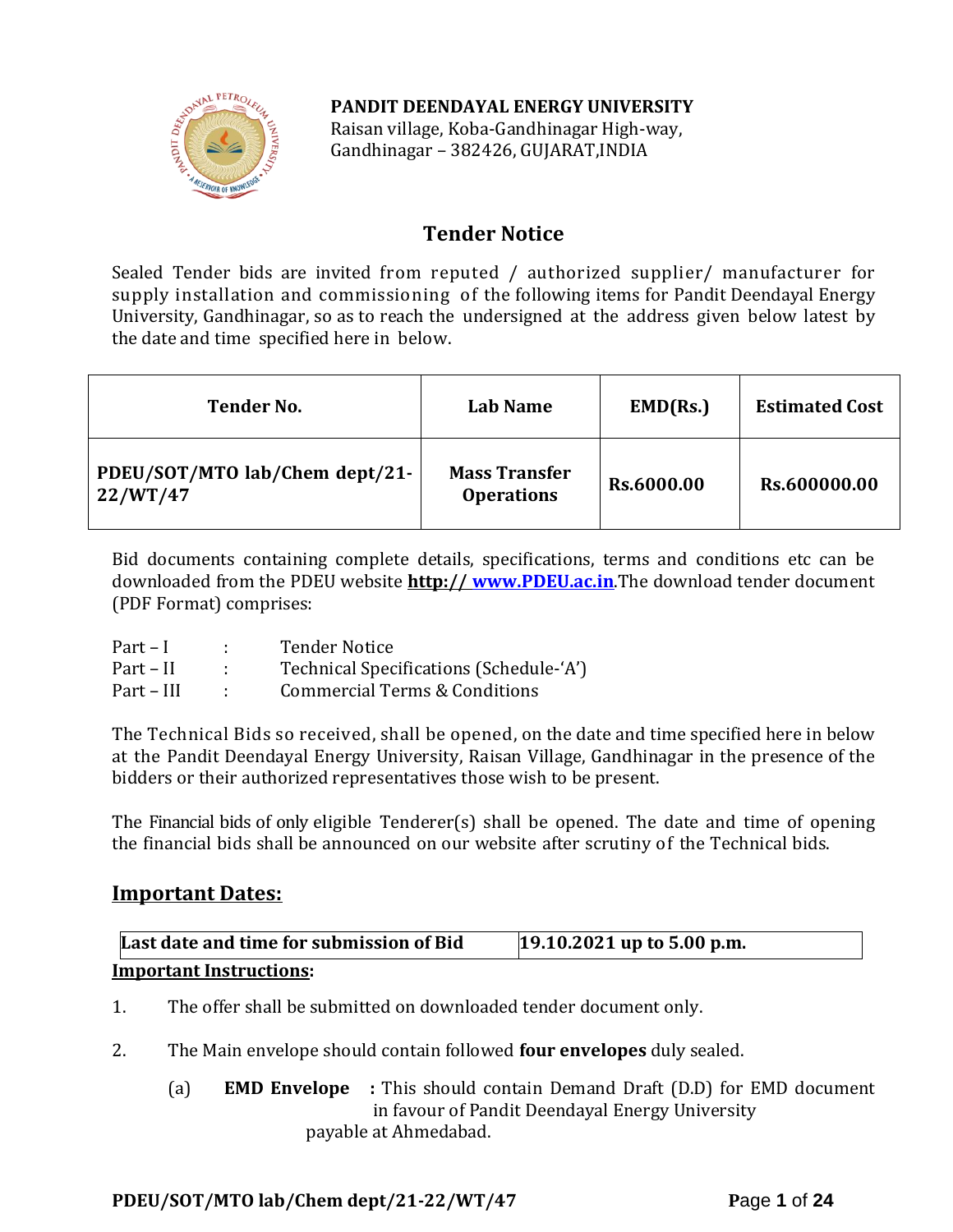- (b) **Technical Bid :** Schedule- 'A'
- (c) **General Commercial Terms & Conditions**
- (d) **Price Bid :** (Schedule 'B') should contain only Price Bid.

All the four envelopes should be super scribed with tender No., date of opening and Name of the bidder.

- 3. Offer without EMD is liable to be rejected forthwith.
- 4. The Tender, duly completed, should be sent by RPAD or Speed Post or Courier Service (Hand Delivery is not acceptable) so as to reach latest by the date and time specified here in above. Tender received after the due date and time shall be rejected irrespective of delay due to postal service or any other reasons.
- 5. Any technical query, information clarification pertaining to this tender may be referred to Dr. Manish Sinha (Email: manish.sinha@sot.PDEU.ac.in) OR **[purchase@PDEU.ac.in](mailto:purchase@pdpu.ac.in)**

# **PDEU reserves right to reject any OR all tenders without assigning any reason.**

**Sd/-**

**Registrar Pandit Deendayal Energy University** Raisan village, Koba-Gandhinagar High-way, Gandhinagar – 382426, GUJARAT,INDIA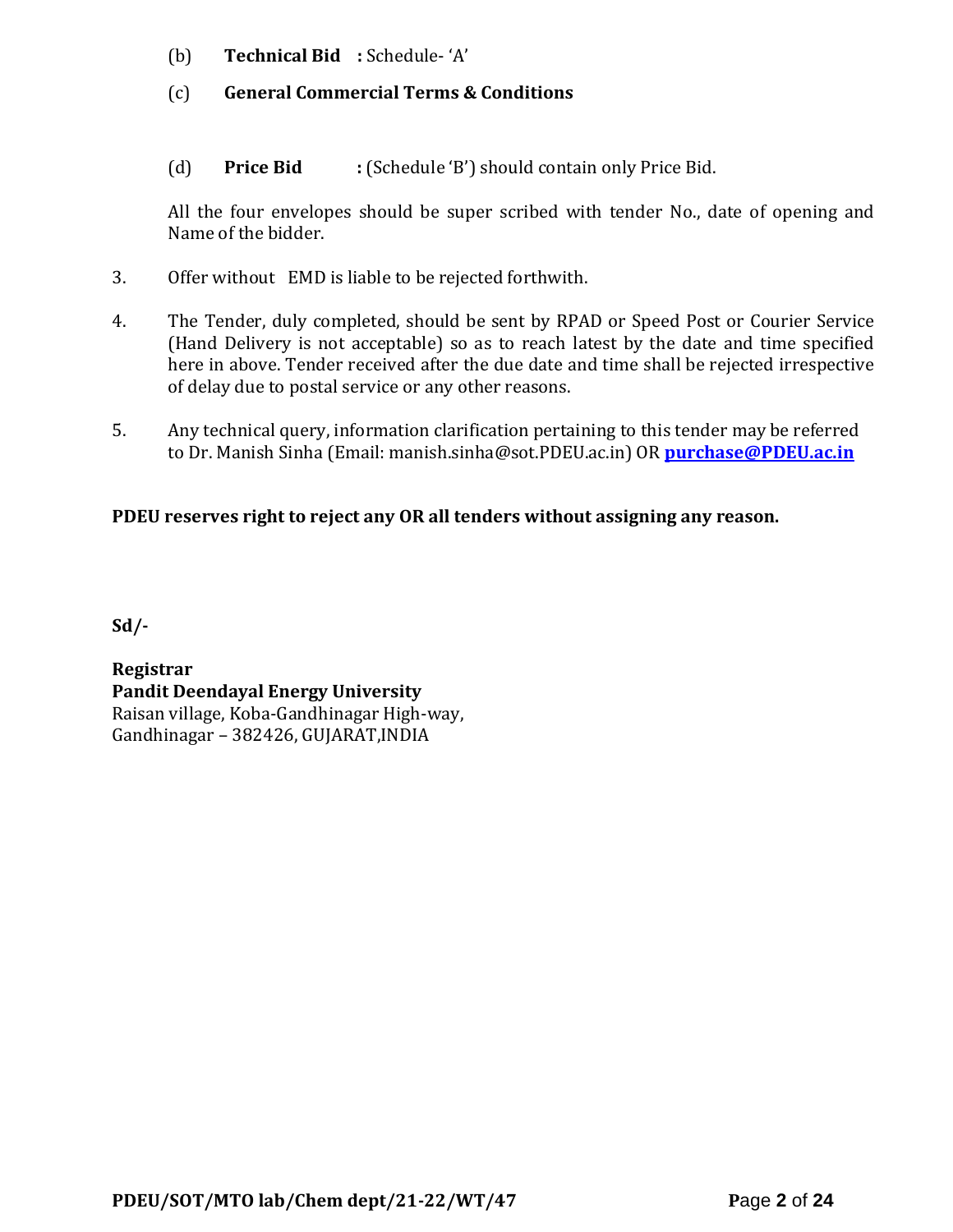## **PART-II**

### **SCHEDULE-'A'**

### **DETAILS TECHNICAL SPECIFICATION FOR DOUBLE BEAM UV VIS SPECTROMETER**

| Name of the<br>Equipment    |                                             | Specification                                                                                                                                                                                          | Qty |
|-----------------------------|---------------------------------------------|--------------------------------------------------------------------------------------------------------------------------------------------------------------------------------------------------------|-----|
|                             | <b>Optical System</b>                       | PC- Controlled True Double beam<br>Spectrophotometer with Separate reference and<br>sample compartments for operation convenience.                                                                     |     |
|                             | Sample<br>Compartment                       | Variable path length up to 100mm rectangular cell<br>holder on reference side to be included. Sample<br>compartment should be able to accommodate a<br>wide range of accessoriesif required in future. |     |
|                             | Monochromator                               | The system should incorporate Czerny-Turner<br>Monochromator                                                                                                                                           |     |
|                             | Wavelength<br>Range                         | 190-1100 nm                                                                                                                                                                                            |     |
|                             | Spectral<br>Bandwidth                       | $1 \text{ nm}$                                                                                                                                                                                         |     |
|                             | <b>Light Source</b>                         | Xenon lamp with typical lifetime up to 7years,<br>xenon lamp should be offered with 3 years<br>warranty.                                                                                               |     |
|                             | <b>Scan Modes</b>                           | Absorbance, % Transmittance, % Reflectance,<br>Kubelka-Munk, log (1/R), log (Abs), Abs*Factor,<br>Intensity                                                                                            |     |
|                             | <b>Dual Silicon Photodiodes</b><br>Detector |                                                                                                                                                                                                        |     |
|                             | Wavelength<br>Accuracy                      | $\pm 0.5$ nm or better (full range 190-1100nm)                                                                                                                                                         |     |
| UV VIS<br>Spectrophotometer | Wavelength<br>Repeatability                 | $\leq 0.01$ nm at 546.1nm or better                                                                                                                                                                    | 01  |
|                             | <b>Scanning Speed</b>                       | $<$ 1 to 6000 nm/min;                                                                                                                                                                                  |     |
|                             | Data Scanning<br>intervals                  | $10, 5, 2, 1.0, 0.5, 0.2, 0.1$ nm                                                                                                                                                                      |     |
|                             | <b>Baseline</b><br>Flatness                 | $\pm 0.0006$ A or better                                                                                                                                                                               |     |
|                             | Photometric<br>range                        | >3.5 A                                                                                                                                                                                                 |     |
|                             | Photometric<br>Display Range                | $-0.3$ to $4.0$ A                                                                                                                                                                                      |     |
|                             | <b>Stray Light</b>                          | KCl, 198 nm: $\leq 0.40\%$ T<br>NaI, 220 nm: ≤0.027% T<br>NaNO2,340 nm: ≤0.025% T                                                                                                                      |     |
|                             | Photometric                                 | 1A: $\pm 0.002$ A                                                                                                                                                                                      |     |
|                             | Accuracy                                    | 2A: $\pm 0.004$ A or better                                                                                                                                                                            |     |
|                             | Photometric<br>repeatability                | $0A \leq 0.0002$ A or better                                                                                                                                                                           |     |
|                             | Drift (Stability)                           | <0.0005 A/hr 500 nm, 1.0 nm SBW, 1 hour warm-<br>up                                                                                                                                                    |     |
|                             | Noise level                                 | $0A: \leq 0.00008$ A or better<br>260 nm, 1.0 SBW, RMS                                                                                                                                                 |     |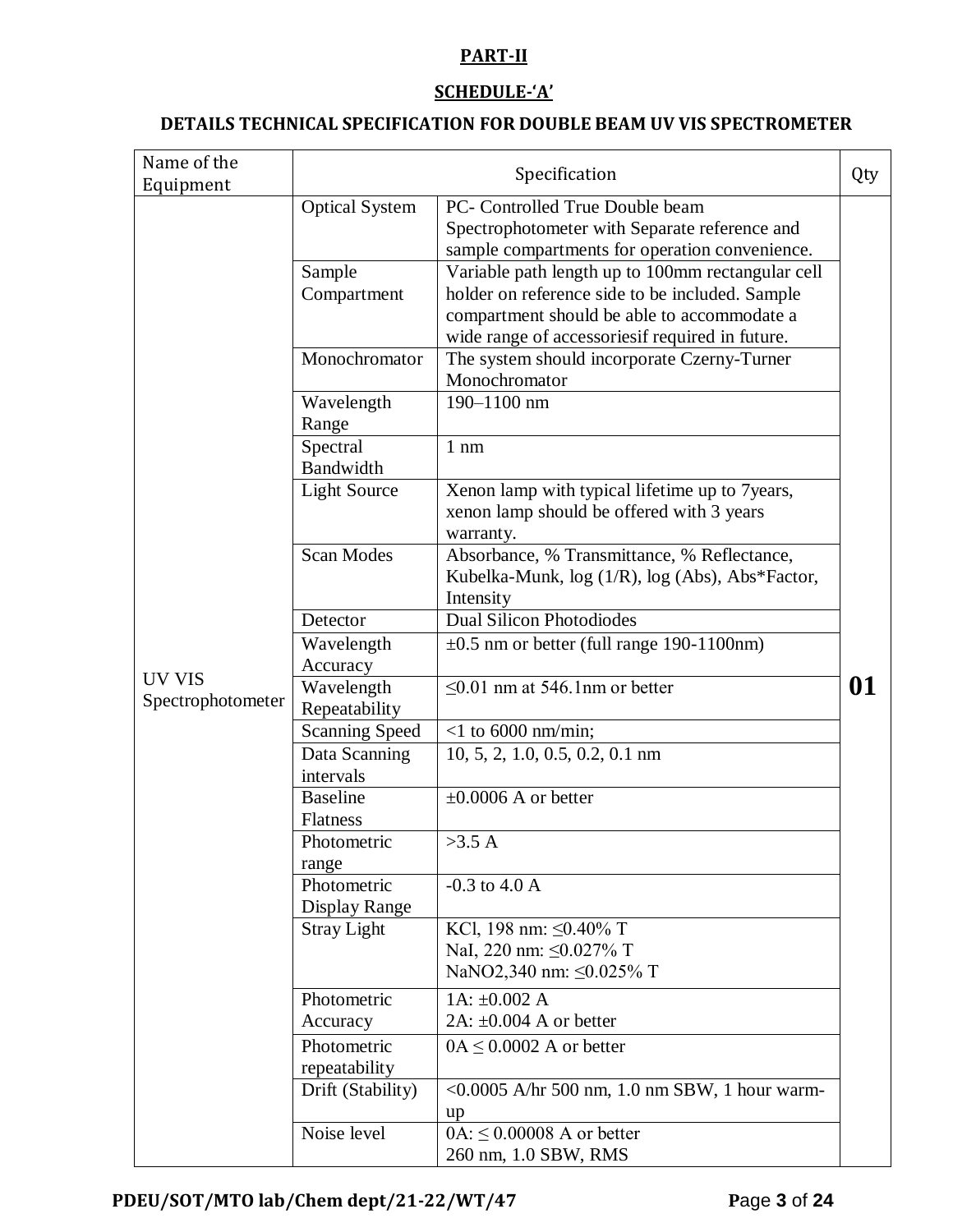| The instrument should be able to perform calibration using Mercury                                                                                                  |                                                                                                                                                                                                   |  |
|---------------------------------------------------------------------------------------------------------------------------------------------------------------------|---------------------------------------------------------------------------------------------------------------------------------------------------------------------------------------------------|--|
| Lamp                                                                                                                                                                |                                                                                                                                                                                                   |  |
| Software                                                                                                                                                            | Instrument control software including:<br>wavelength scanning, single and multiple fixed<br>wavelength, wavelength ratios, quantitative<br>analysis and for running customized method<br>scripts. |  |
|                                                                                                                                                                     | The manufacturing site of the OEM should have international                                                                                                                                       |  |
| Standard Certification.                                                                                                                                             |                                                                                                                                                                                                   |  |
| The instrument must be supplied with following items:<br>Suitable branded PC & UPS of 1 KVA for operation of the<br>instrument<br>2. 10 mm quartz cuvette: 2 pairs. |                                                                                                                                                                                                   |  |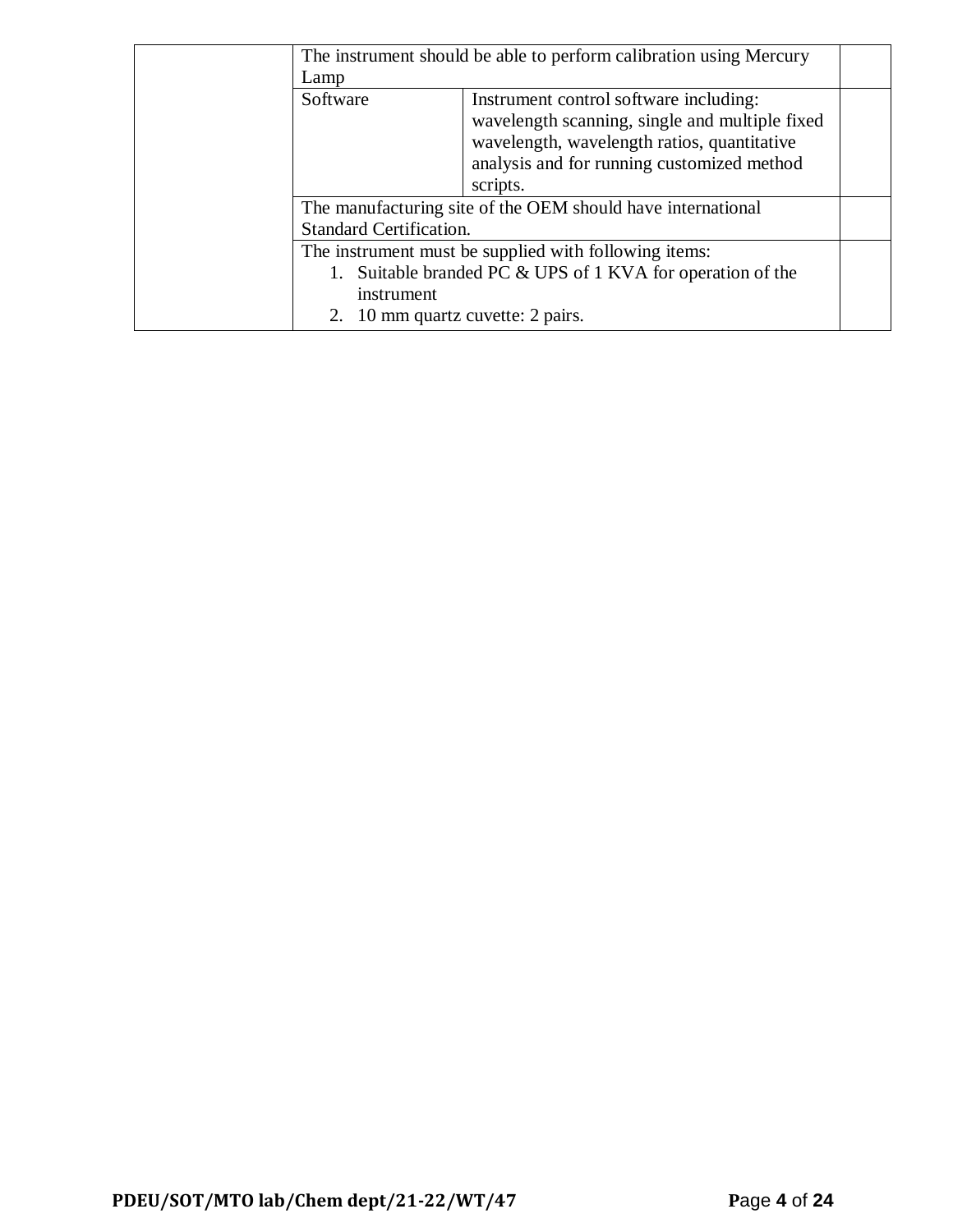### **PART-III**

#### **GENERAL COMMERCIAL TERMS AND CONDITIONS**

#### **DEFINATIONS:**

- Tenderer/Supplier/Bidder: These terms are synonym and mean the firm who intends or who has submitted offer in response to this tender.
- Tender / Bid Document: means this tender document.
- PDEU: Pandit Deendayal Energy University having it office at Raisan Village, Gandhinagar-382426 and includes it's successors and assignee.
- **1**1. The tenderer should thoroughly read all the clauses of the tender document before submitting the duly filled in Tender.

Tenderer shall place the following **ANNEXURES as FIRST EIGHT pages** of their Technical Bid in the following sequence.

| <b>FIRST PAGE</b>   | <b>ANNEXURE-1</b>   |
|---------------------|---------------------|
| <b>SECOND PAGE</b>  | <b>ANNEXURE - 2</b> |
| THIRD PAGE          | <b>ANNEXURE - 3</b> |
| <b>FOURTH PAGE</b>  | <b>ANNEXURE - 4</b> |
| <b>FIFTH PAGE</b>   | <b>ANNEXURE - 5</b> |
| <b>SIXTH PAGE</b>   | ANNEXURE-6          |
| <b>SEVENTH PAGE</b> | <b>ANNEXURE - 7</b> |
| EIGHTH PAGE         | <b>ANNEXURE - 8</b> |

# **2 SUBMISSION OF BID DOCUMENT:**

PDEU follows two bid systems. Tenderer shall submit two separate bids viz.

- a) Techno Commercial Bid (Technical Bid) **and**
- b) Price Bid as under.

### **(a) Technical Bid: This shall be in sealed envelope. It shall be super scribed**

|  | Technical Bid: Tender No.<br><b>Name of Bidder:</b> |  |
|--|-----------------------------------------------------|--|
|--|-----------------------------------------------------|--|

#### **It shall contain the following**

(i) Eight pages as mentioned in condition 1 above and

### **TENDERERS SHOULD FURNISH THE FOLLOWING DETAILS:**

[1] Technical Specifications(Part-II) and General Term & Conditions(Part –III) of Tender Document Duly Sign on each page by Authorized Signatory as token of his acceptance.

[2] Audited Accounts of last three years of the firm.

[3] Performance reports if any.

[4] Consent letter from their principals to manufacture such items.

- [5] All the testing equipment MUST have been calibrated up to date.
- [6] List of customers
- (ii) All the information and supporting documents for (i) above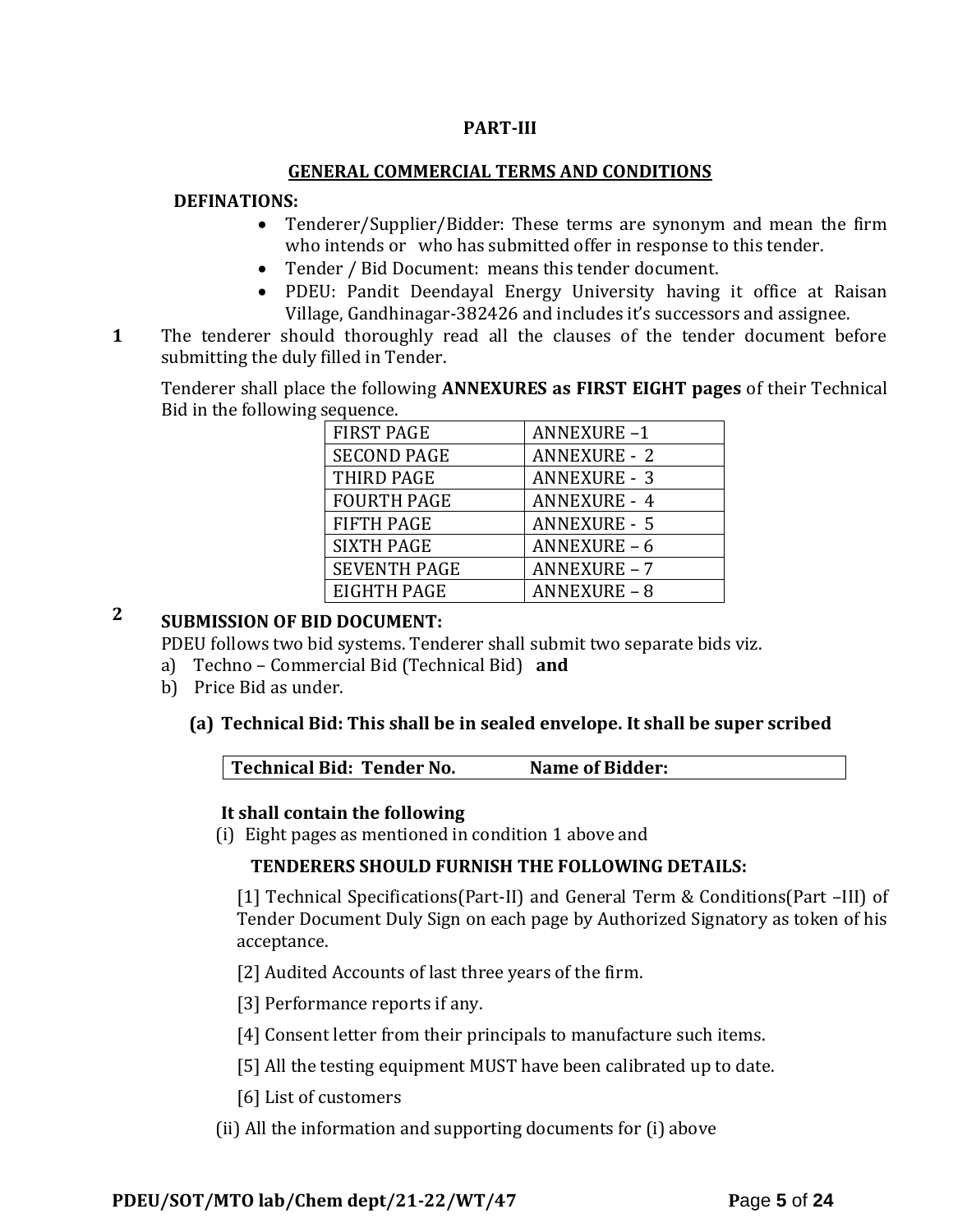(iii) Details, Documents, Literature, certificates etc. for the equipment / Material offered.

### **(b)Price Bid: This shall be in sealed envelope.**

It shall contain offer price in the form specified in the tender document as Schedule- 'B'. The Printed Price list or price in different format will render the offer liable for rejection. **It shall be super –scribed as:**

Price Bid: Tender No.: Name of Bidder:

**c) EMD Envelope**: This envelop shall contain the following:

Demand draft or Bank Guarantee, as the case may be, for EMD supporting document, as mentioned hereof, if bidder seeks exemption in EMD **It shall be super – scribed as :**

|  | EMD Envelop: | Tender No.: | Name of Bidder: |
|--|--------------|-------------|-----------------|
|--|--------------|-------------|-----------------|

### **d) Main Envelope: This envelope shall contain envelop of Technical bid, envelop of EMD and Price Bid. It shall be super – scribed as :**

| Main Envelop: | Tender No.: | Name of Bidder: |
|---------------|-------------|-----------------|
|---------------|-------------|-----------------|

The entire bid document (Main envelope mentioned above) should be submitted so as to reach this office not later than 02.00 P.M. on due Date as specified in the tender notice through RPAD / Speed post or Courier only

Incomplete bids and amendments and additions to bids after opening of the bids will be ignored out rightly.

The technical scrutiny committee of PDEU shall evaluate the techno-commercial view of the tender. PDEU reserves the right to open or not to open the price bid of the bidders on the basis of their past performance of their supplied materials.

**The price bid of those who are techno-commercially qualified shall only be opened.** 

## **3 PRICE EVALUATION:**

No price preference shall be given on any account. All tenders will be evaluated on firm price end-cost basis; The parties however shall give the detailed break-up of the end cost. If PDEU feels that there is lack of serious competition or for any other reasons, PDEU may negotiate with the L-1 party. PDEU's decision to accept any or all tenders shall be final and binding on all the parties. However, the DG of PDEU or the Authorized committee at its sole discretion reserves the right to negotiate with other tenderer in case the technical specification of some or all products are found to be superior.

### **4 EARNEST MONEY DEPOSIT: (E.M.D.)**

E.M.D. is payable @1% of the value of the items offered. The EMD is payable by Demand Draft, of any Nationalized Banks, drawn in favor of the PANDIT DEENDAYAL ENERGY UNIVERSITY, payable at Ahmedabad. If the amount of EMD is more than Rs. 25000/- the same can be paid by an irrecoverable Bank Guarantee from any nationalized Bank in a standard format prescribed by PDEU (Format given in this tender document).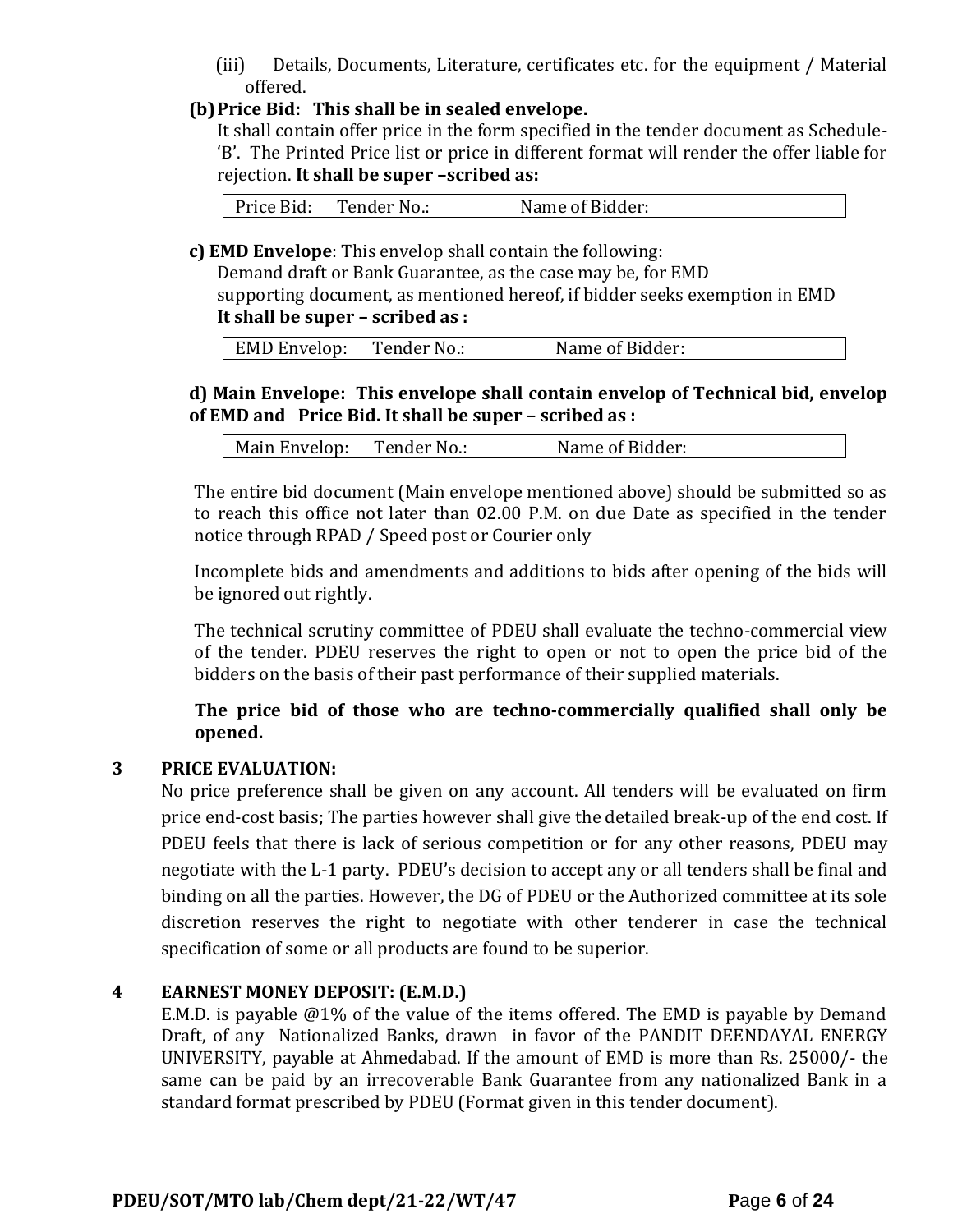### **5 DELAYED AND LATE TENDERS:**

**No Tender shall be accepted / opened in any case which are received after due date and time of the receipt of tender irrespective of delay due to postal services or any other reasons and PDEU shall not assume any responsibility for late receipt of tender. Any correspondence in this matter will not be entertained.**

### **6 PRICES:**

The details of the price shall be given in Price Bid (Schedule-B) only and nowhere else. Prices quoted shall be FIRM and on F.O.R. Destination basis (i.e. PDEU,Gandhinagar). However, the Tenderer should indicate in the Price Bid, the break-up of Unit F.O.R. Destination Prices with break-up of Unit Ex-works price ,Excise duty, GST, Custom Duty, average freight, packing charges, and Insurance Charges. Tenderer should quote the Freight as well as Insurance Charges both separately as shown in price bid. Please note that payment of excise duty will be made only on Ex-Work prices. Also, please mention rate of Excise duty. If this is not specifically mentioned then PDEU will have the option to take the prices as exclusive of taxes and duties (at maximum slab rates) for the evaluation of the tenders.

The Tenderer should invariably indicate the total unit end cost price considering all their costs / calculations in the Price bid itself for each item and all sub-items if any. This is mandatory. Cost components hidden / furnished elsewhere will not be considered and will be ignored out-rightly.

### **Only for Traders - Tender:**

[i] In case of a trader-**tender**, if the quotation is furnished for all inclusive rates and the rates of taxes and duties are indicated without indicating the amount, in such cases, the **price** is eligible for statutory variation.

[ii] Where the trader-**tender** quotes all inclusive rates without indicating the rate of Taxes and Duties included in the quoted price, the price is not eligible for any statutory variation.

## **7 REFUND / FORFIETURE OF E.M.D**

EMD will be forfeited if (i) the tender, it covers, is withdrawn during the validity of the offer or (ii) the Tenderer fails to furnish / deposit the Performance Guarantee towards Execution Period (security deposit).

EMD of the unsuccessful tenderer's will be returned without intimation within 60 days of placing of the order to the successful Tenderer subject to the unsuccessful bidder returning the original receipt of the EMD together with the advance stamped receipt, to the Accounts Officer of PDEU.

EMD will be returned to the successful bidders, only on their submission of performance guarantee towards execution period against order released to them.

## **8 PERFORMANCE GUARANTEE (PG) TOWARDS EXECUTION PERIOD: (i.e. SECURITY DEPOSIT):**

Successful tenderers will be required to pay an amount equivalent to 10% (Ten) of the value of the purchase order as Performance Guarantee (Security Deposit) within 10 days from the date of the purchase order failing which the purchase order is liable to be cancelled at the cost and the risk of the successful Tenderer (at the discretion of PDEU).

It can be paid by Demand Draft drawn in favour of PANDIT DEENDAYAL ENERGY UNIVERSITY payable at Ahmedabad or in the form of Bank Guarantee from Nationalized Bank if the amount is more than Rs.35,000/-.

## **PDEU/SOT/MTO lab/Chem dept/21-22/WT/47 P**age **7** of **24**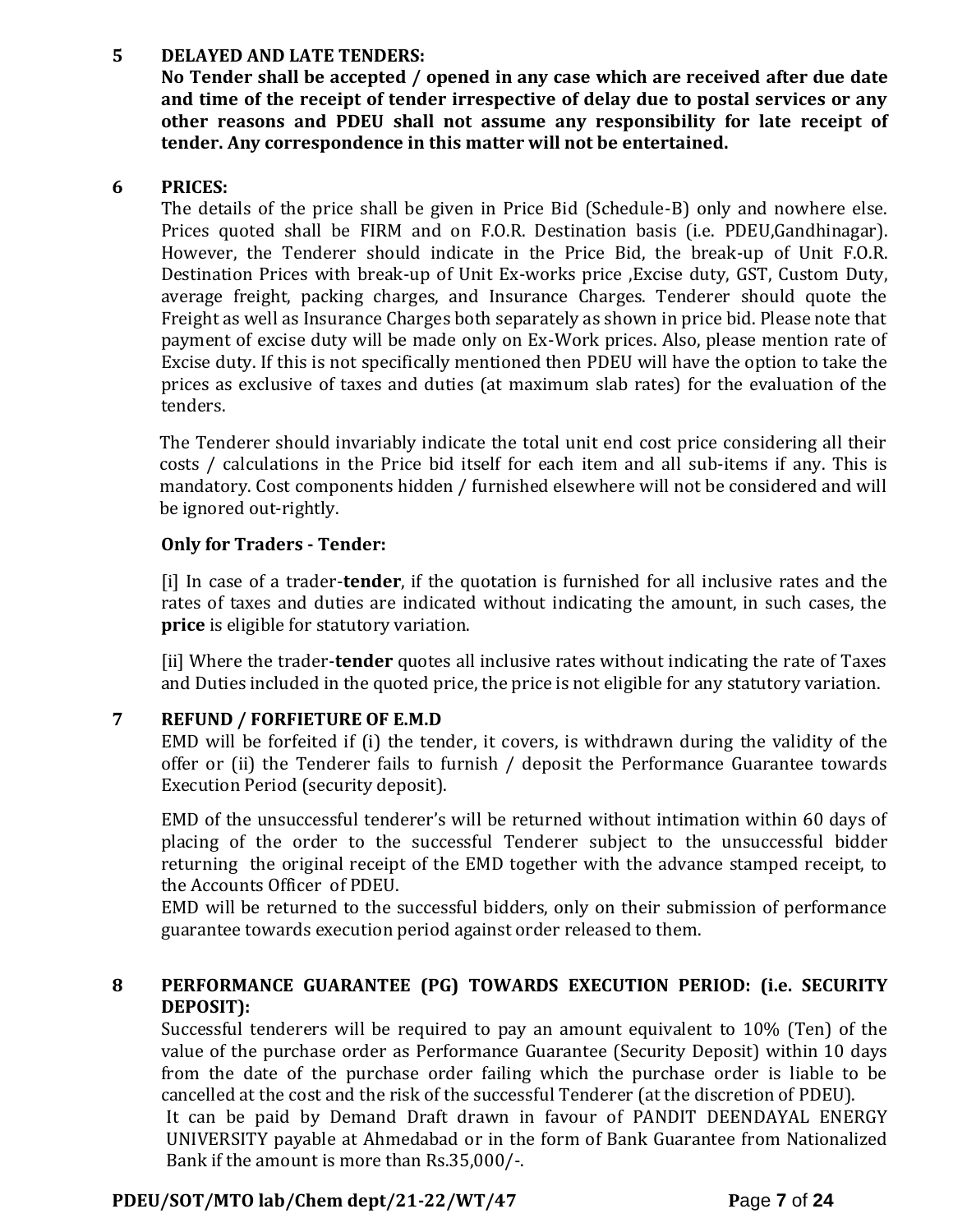The Bank Guarantee will be executed on the standard form prescribed by PDEU as APENDIX - I.

The Bank Guarantee so furnished should have clear one time validity till the completion of the order in all respects. Bank Guarantee for Interim period will not be acceptable. If by any reasons the supply period is extended then the supplier shall undertake to renew the Bank Guarantee at least one month before the expiry of the validity failing which PDEU will be free to encash the same.

The successful bidder/s shall have also to furnish PG (as specified here of) for the contract value towards warranty / guarantee period separately as applicable as per tender conditions.

Performance Guarantee towards Execution Period (Security Deposit) will be returned on successful completion of the Order and only after the Performance Guarantee towards warrantee/guarantee, as mentioned above, is submitted.

### **9 VALIDITY OF THE OFFERS:**

The offers shall to be kept valid for a period of 120 days from the date of opening of technical bids. In case the finalization of the tender is likely to be delayed, the tenderers will be asked to extend the same without change in the prices or any terms and conditions of the offer. If any change is made, original or during the extended validity period, the offers will be liable for outright rejection without entering into further correspondence in this regard and no reference will also be made.

## **10 TRUCK RECEIPT (T.R) / AIRWAY BILL (A.B)**

All the Goods should be dispatched freight paid and the A.B / T.R should be forwarded directly to PDEU Office at Raisan Village, Gandhinagar. The demurrage charges, if any, paid by the PDEU due to delay in informing PDEU or any other reason attributable to supplier, will be deducted from his bill. It is essential that packing notes and invoices are furnished in respect of every consignment.

The supplier will be responsible for any damages / shortage claim rejected by the respective Authorities for want of a clear A.B / T.R.

Materials may be dispatched by any convenient mode of transport and up to PDEU i.e. F.O.R Destination.

## **11 PACKING AND FORWARDING CHARGES:**

The prices shall be inclusive of packing & forwarding charges. The Materials should be strongly and adequately packed to ensure safe arrival at destination. The materials dispatched from overseas by Air / Shipping should be packed such that it can withstand rough handling and possible corrosion due to exposure to salt laden atmosphere, salt spray or open storage. All packing must be clearly marked with order Number and consignee's name and address.

### **12 TRANSIT INSURANCE:**

All the materials will be required to be supplied up to Destination against all transit risks, such as damage, loss, theft, fire, etc. The insurance period shall cover 15 days after the date of receipt of materials at site to enable PDEU to check up stores fully. The suppliers will be responsible for free replacement of such stores which have been received short, damaged or broken within 15 days.

The cost of damaged, defective stores materials will however be deducted from the bills of the suppliers and will be refunded only after replacement thereof. It will be the

## **PDEU/SOT/MTO lab/Chem dept/21-22/WT/47 P**age **8** of **24**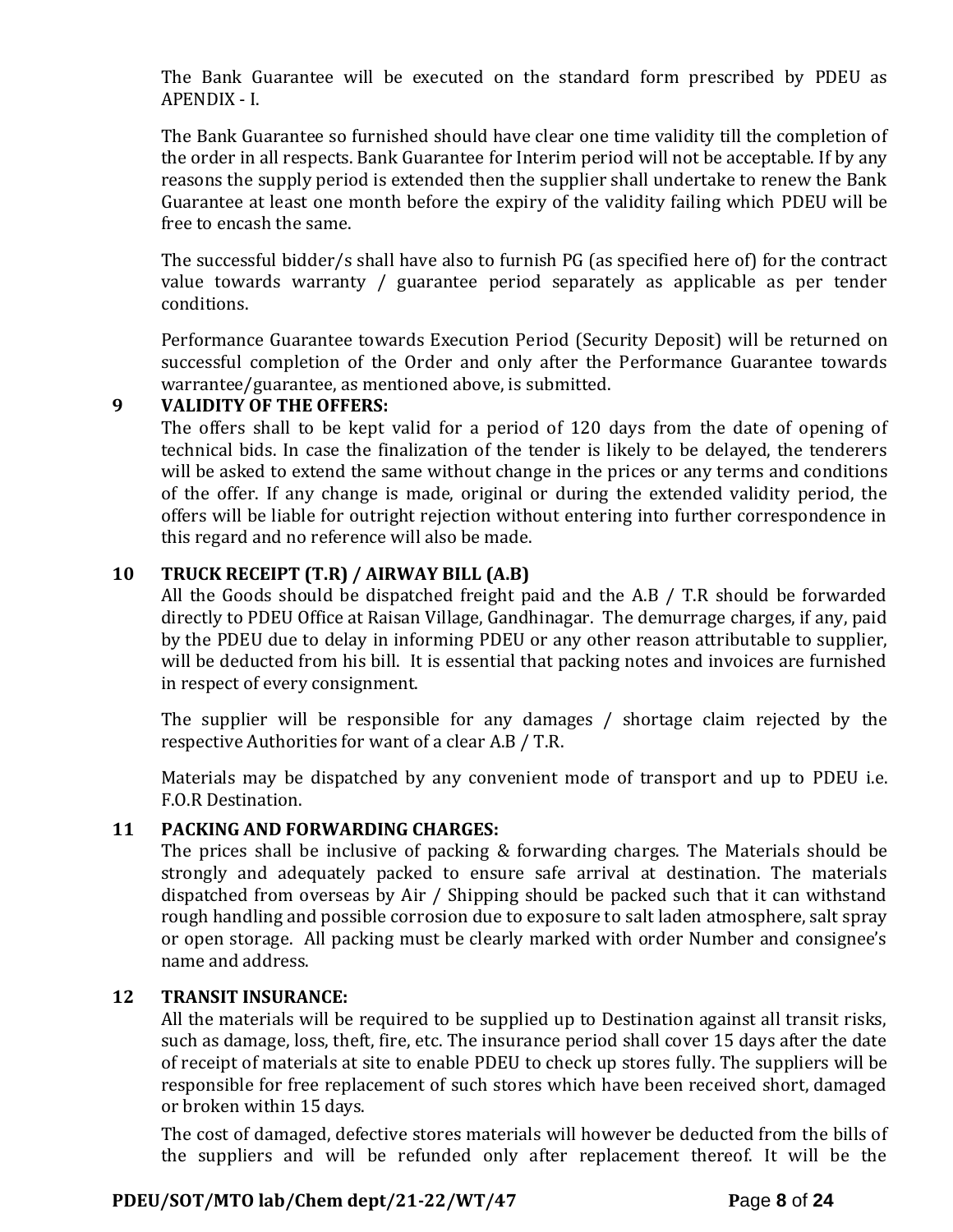responsibility of the supplier to lodge claim against the insurance on receiving necessary advice from PDEU.

### **13 ACCEPTANCE OF STORES:**

The equipments/ materials to be supplied against this tender are subject to their acceptance by PDEU or any other Officer deputed for this purpose.

### **14 UNLOADING:**

Unless specified otherwise in the purchase order, Unloading of the materials shall be arranged by PDEU.

### **15 STATUTORY VARIATION:**

Any statutory increase or decrease in the taxes and duties subsequent to the offer under this tender if it takes place within the original contractual delivery date will be to PDEU account subject to the claim being supported by documentary evidence. No increase due to such variation shall be allowed for the portion of the delivery after the original contractual delivery date. However, if any decrease takes place after the contractual delivery date, the advantage will have to be passed on to PDEU.

### **16 PAYMENT TERMS :**

## **A. In case of Domestic(i.e. Indian) Supplier the payment Terms as Under :-**

- 70% of Payment only after proper verification of the delivered equipments by the vender.
- Remaining 20% Payment of invoice value within one month on successful installation, Commissioning and training.
- 10% Payment will be released after submission of PBG.
- **B. In case of Foreign Supplier the Payment Terms is as Under :-**
	- 90 % payment through Irrevocable Letter of Credit.
	- 10 % payment through Wire Transfer within 5 (five) Working Days after the date of Successful Commissioning and Installation of the System. **OR**
	- 90% payment will be released through wire Transfer within 5 (five) Working Days after receipt of the material.
	- 10% payment will be released through Wire Transfer within 5 (five) Working Days after the date of Successful Commissioning and Installation of the System. **OR**
	- 100 % through Wire Transfer within 5 (five) Working Days after the date of Successful Commissioning and Installation of the System.
	- **Installation:** All arrangement for installation must be made by concern Vender.

## **17 REPEAT/ADDITIONAL ORDERS:**

PDEU reserves the right to place repeat order / additional order on the successful tenderers up to 25% of the original quantity of the P O at the same prices, terms and conditions stipulated in the original contract during three months from the date of Purchase Order.

### **18 DELIVERY PERIOD:**

The Tenderers will have to quote a firm delivery period subject to the force Majeure conditions as accepted by PDEU. Tenderer should mention their delivery period. Time being the essence of this tender, delivery period shall be strictly adhered to. Delay in execution of order on account of any reasons will be subject to levy of penalty.

### **PDEU/SOT/MTO lab/Chem dept/21-22/WT/47 P**age **9** of **24**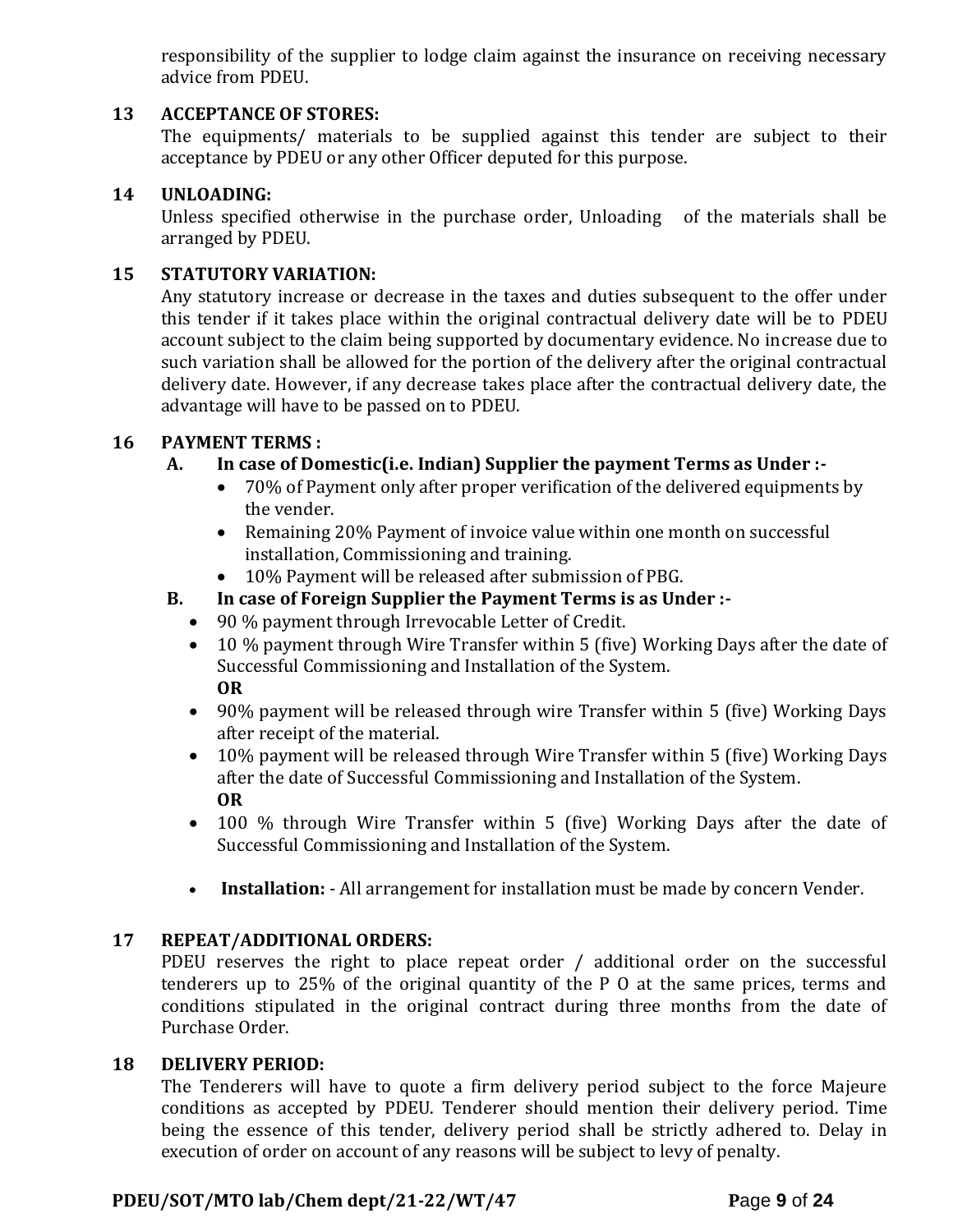#### **19 PENALTY FOR LATE DELIVERY:**

**In case, the materials are not delivered within the period stipulated in the order, penalty shall be levied at ½% per week on the prices (End cost excluding taxes) subject to maximum 10% reckoned on the value of late delivered supplies.**

Due consideration will be given to waive levy of penalty for the reasons absolutely beyond suppliers control for which documentary evidence will have to be provided. The request for extension in delivery giving reasons and supporting documents shall have to be made available within one month on completion of the supply, and no request to waive levy of penalty will be entertained / reviewed during the execution of order.

### **20 EXTENSION IN CONTRACTUAL DELIVERY DATE:**

It will be supplier's responsibility to ensure that goods are delivered within the stipulated delivery period. However, if PDEU may consider extension of delivery period with or without statutory variations, for the reasons beyond the control of the tenderer and subject to the Penalty as mention hereof.

Such extension will be subject to the following conditions.

[a] No increase in price on account of any statutory increase in or fresh imposition of customs duty, excise duty, GST or on account of any other tax or duty shall be admissible on the material delivered after the original contractual delivery date.

[b] Notwithstanding any stipulation in the contract for increase in price on any other ground, no such increase which has become effective on or after the contractual delivery date shall be admissible on material delivered after the original contractual delivery date.

[c] Nevertheless, PDEU shall be entitled to the benefit of any decrease in price on account of reduction in or remission of customs duty, excise duty, GST or on account of any other tax or duty or on any other ground as stipulated in the P.O., which takes place on or after the contractual delivery date of the said P.O. for the material delivered after the original contractual delivery date.

### **21 REPLACEMENTS OF GOODS BROKEN, DAMAGED OR SHORT:**

In the event of any material or part thereof found broken or damaged or received short during transit or during installation or Commissioning or testing at site, before commissioning in service the suppliers shall replace the same free of cost. However, PDEU will recover amount equivalent to the cost of such damaged / broken / short supplied materials and will repay when actual replacement is given.

### **22 POST TENDER CORRESPONDENCE / ENQUIRIES:**

The Tenderer will be refrain from pursuing / canvassing the matter, directly or indirectly with any Office of PDEU as otherwise the same would amount to disqualification of the tender.

- **23** PDEU shall have the right to make any changes, additions / deletions or modifications in any terms / conditions or quantity of the tender and / or specifications as may be deemed necessary by PDEU at its sole discretion at any time before the due date of opening of the tender.
- **24** PDEU does not accept the printed conditions of any Tenderer. It will be ignored without any reference; hence tenderers should withdraw such printed conditions if they have any. PDEU shall accept only unconditional tender.

### **PDEU/SOT/MTO lab/Chem dept/21-22/WT/47 P**age **10** of **24**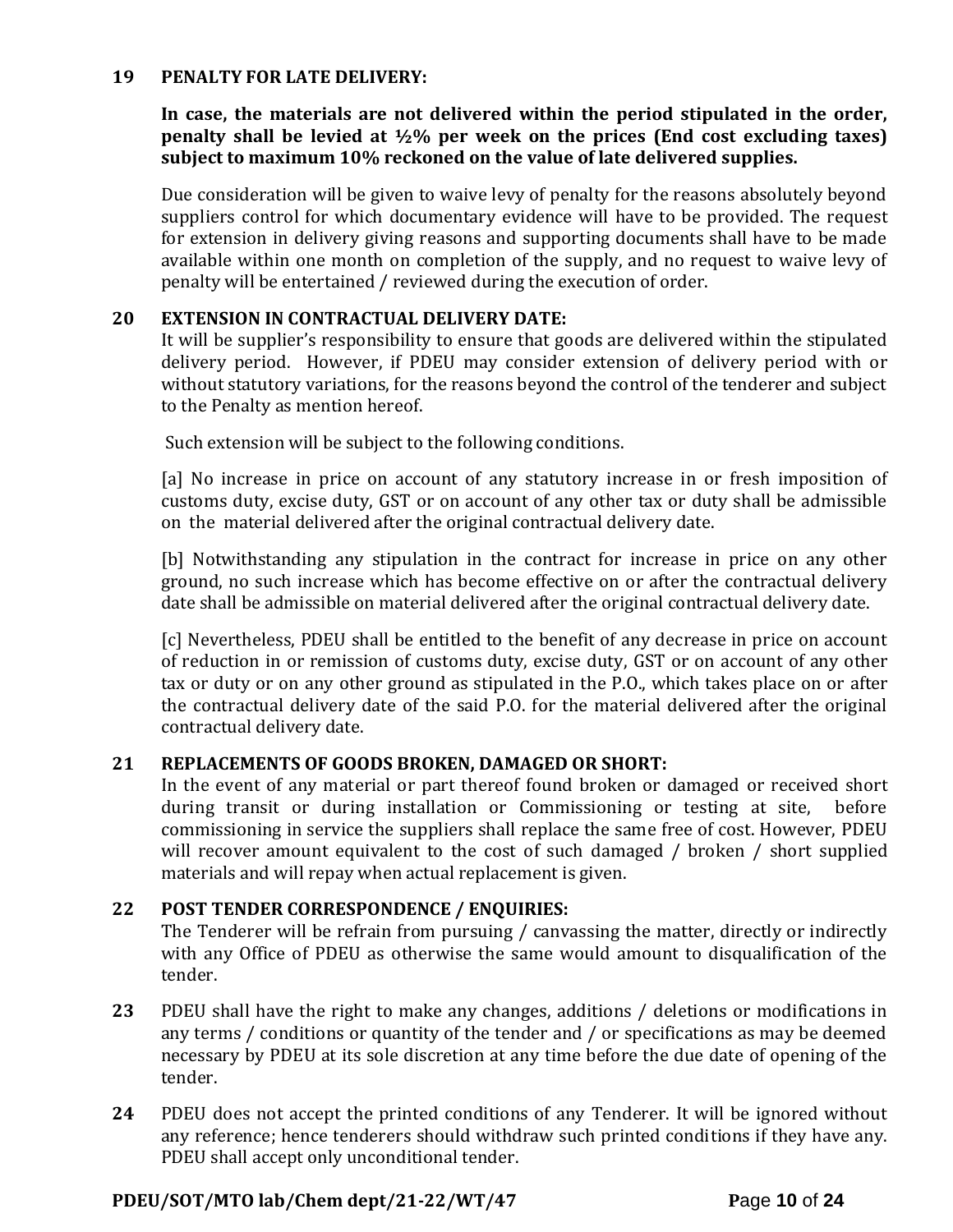- **25** If technical deviations furnished by the Tenderer are not agreeable to PDEU, the offers may be ignored. However it will be solely at discretion of PDEU to consider the technical deviations OR not for considering the Tenderer. No correspondences of the Tenderer will be entertained in this matter.
- **26** Please indicate whether the goods offered are first sale or second sale so as to determine the payment of GST.
- **27** Revision of prices or any commercial terms affecting the price after opening of technical bids shall not be considered and will be ignored.
- **28** Tenderers shall indicate the name of their partners of their manufacturing firm.
- **29** Tenderer should specifically mention in the offers the name of the Partners / Proprietor / Directors who is / are the signing authority.

### **30 GUARANTEE:**

If the goods, stores and equipments found defective due to bad design or workmanship the same should be repaired or replaced by the tenderer free of charge if reported within 18 months of their receipt at site or 12 months from the date of commissioning of equipments whichever is earlier. Tenderer will be responsible for the proper performance of the equipments / materials for the respective guarantee period.

### **31 APPROVAL:**

The goods shall be subject to the approval of PDEU after receipt of the Material at site.

**32** PDEU would prefer the offers from manufacturers directly. All the manufacturers should quote for those items, which are actually manufactured at / rolled by their plants. This should be strictly adhered.

PDEU reserves the right to inspect, suppliers factory at any time during the currency of the contract in case order is placed on supplier and also to inspect manufactured material before testing / packing / dispatch.

**33** If in any company, the interest of any employee of the PDEU. or his relative as defined in Section VI of the Company's Act. 1956, is 10% or more, PDEU will not deal with such company at all. Tenderer therefore, must specifically disclose this fact in his technical Bid. Non-disclosure of such facts would disqualify the Tenderer for further dealing with PDEU.

## **34 TERMINATION OF CONTRACT:**

In case, the supplier fails to deliver the stores / materials / equipments or any consignment thereof within contractual period of delivery or in case the stores are found not in accordance with prescribed specification and/or the approved sample, PDEU shall exercise its discretionary power as under:

[a] To recover, from the supplier as agreed, by way of penalty clause above,

or

[b] To purchase from elsewhere, after giving notice of 15 days to the supplier, on his account and his risk

or

[c] To cancel the contract.

or

[d] PDEU at any time terminate the contract by giving written notice to the qualified Bidders/Tenderer without compensation to the qualified tenderer, if he become bankrupt or otherwise, insolvent or in case of dissolution of firm or winding up of company provided that such termination will not prejudice or effect any right of action or remedy which has

## **PDEU/SOT/MTO lab/Chem dept/21-22/WT/47 P**age **11** of **24**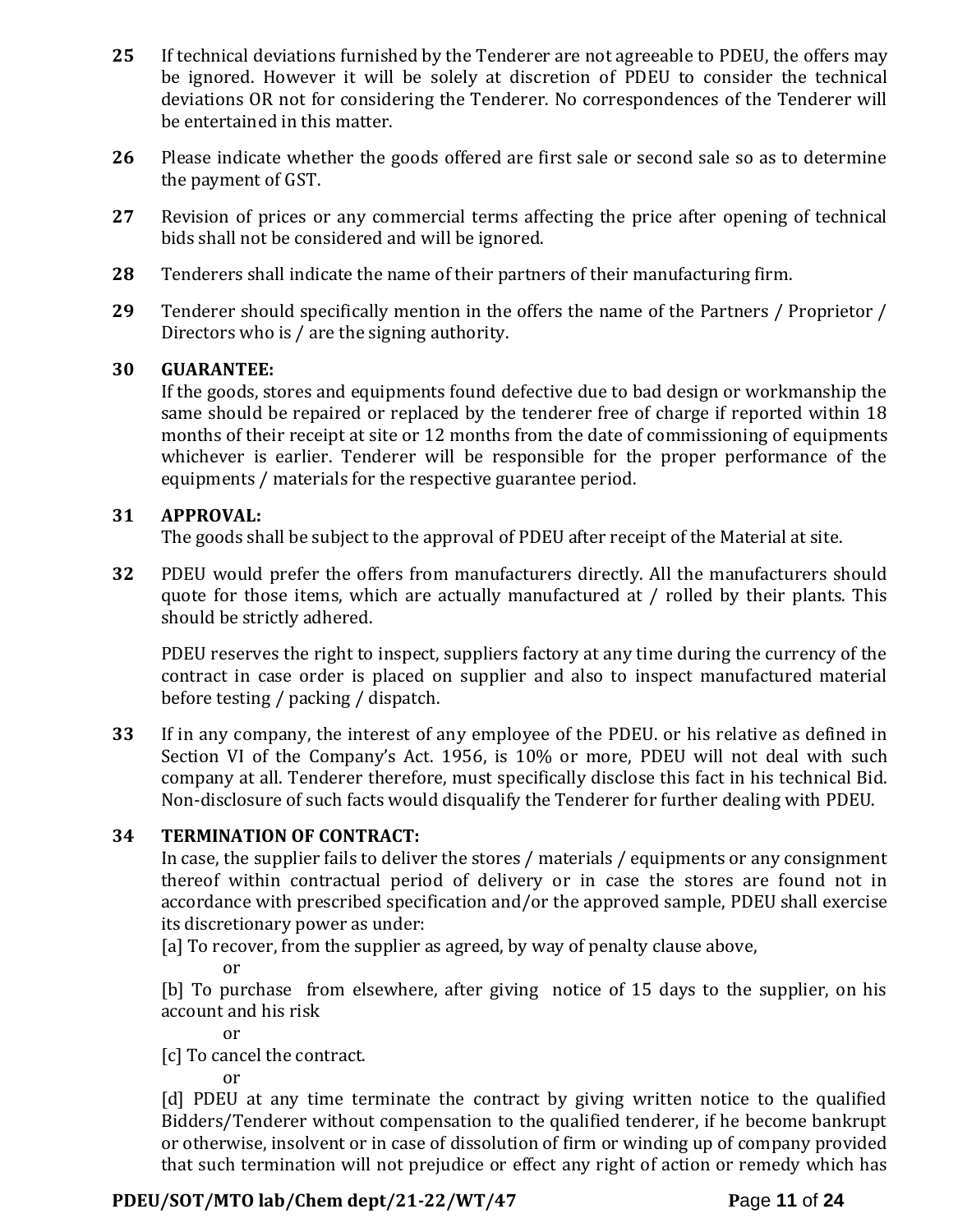thereafter to the University.

In the event of the risk purchase of stores of similar description, the opinion of PDEU shall be final. In the event of action taken under clause (a) or (b) above, the supplier shall be liable to pay for any loss which PDEU may sustain on this account

Further, "PDEU" reserves the right to terminate the Contract (i.e. Purchase order) at any time, without assigning any reasons, whatsoever, by giving a notice or not less than period of ONE month. Suppliers will not be entitled for any compensations / damages / losses, refund by PG whatsoever, on account of such termination of the Contract."

### **35 ARBITRATION:**

All questions, disputes or differences whatsoever which may at any time arise between the parties to this agreement touching the agreement or subject matter thereof, arising out of or in relation to there and whether as to construction or otherwise shall be referred to the decision of the Sole Arbitrator, appointed by the PDEU, for that purpose, who shall be a retired High Court Judge or retired District and Sessions Judge, and the decision of the said Arbitrator shall be final and binding upon the parties. Reference to the arbitration shall be governed by the provisions of Indian Arbitration & Conciliation Act. 1996 as amended from time to time and the rules made there under.

## **36 JURISDICTION:**

All questions, disputes or differences arising under, out of or in connection with the Tender / Contract shall be subject to the exclusive jurisdiction of Ahmedabad court.

- **37** If the tenderer is an Agent, he will have to give information and declare the name of the principal from which he will source the materials along with company's written confirmation about quality and backup performance guarantee. Only on getting complete information from Agent, such offer, if found suitable, shall be considered.
- **38** PDEU reserves the right to cancel any or all the offers / bids or to accept any offer without assigning any reasons.

In case PDEU finds that there is an attempt of cartel in the prices, PDEU reserves the right to consider or reject any or all the parties offers without assigning any reasons thereof.

- **39** PDEU reserves the right to increase or decrease the quantity against each item/s while placing the order.
- **40** The names of the Partners / Directors / Sole Proprietors and responsible person and his updated Address / Telephone, Fax Numbers etc. should be invariably mentioned in the Annexure provided for this purpose in this document.
- **41** The Tenderer must give in his offer, the full name and address with phone, Fax & mobile numbers of the Authorized Representative to do liaison work with PDEU on their behalf.
- **42** The tenderers should invariably write the name and address of the Company, both on sealed covers of EMD, Technical & Price Bids. The tender covers without the name and address will not be opened.
- **43** The tenderers are required to furnish the technical information and the Guaranteed technical particulars (GTP) along with company seal and signature of the Tenderer on each and every page / papers of the tender documents.
- **44** Tenderer should invariably fill up all the details of all the Annexure/s including the prices in the Price Bid Annexure of this tender document and should be duly signed by authorized signatories with their rubber stamp and along with Company's seal / stamp affixed on each paper.

## **PDEU/SOT/MTO lab/Chem dept/21-22/WT/47 P**age **12** of **24**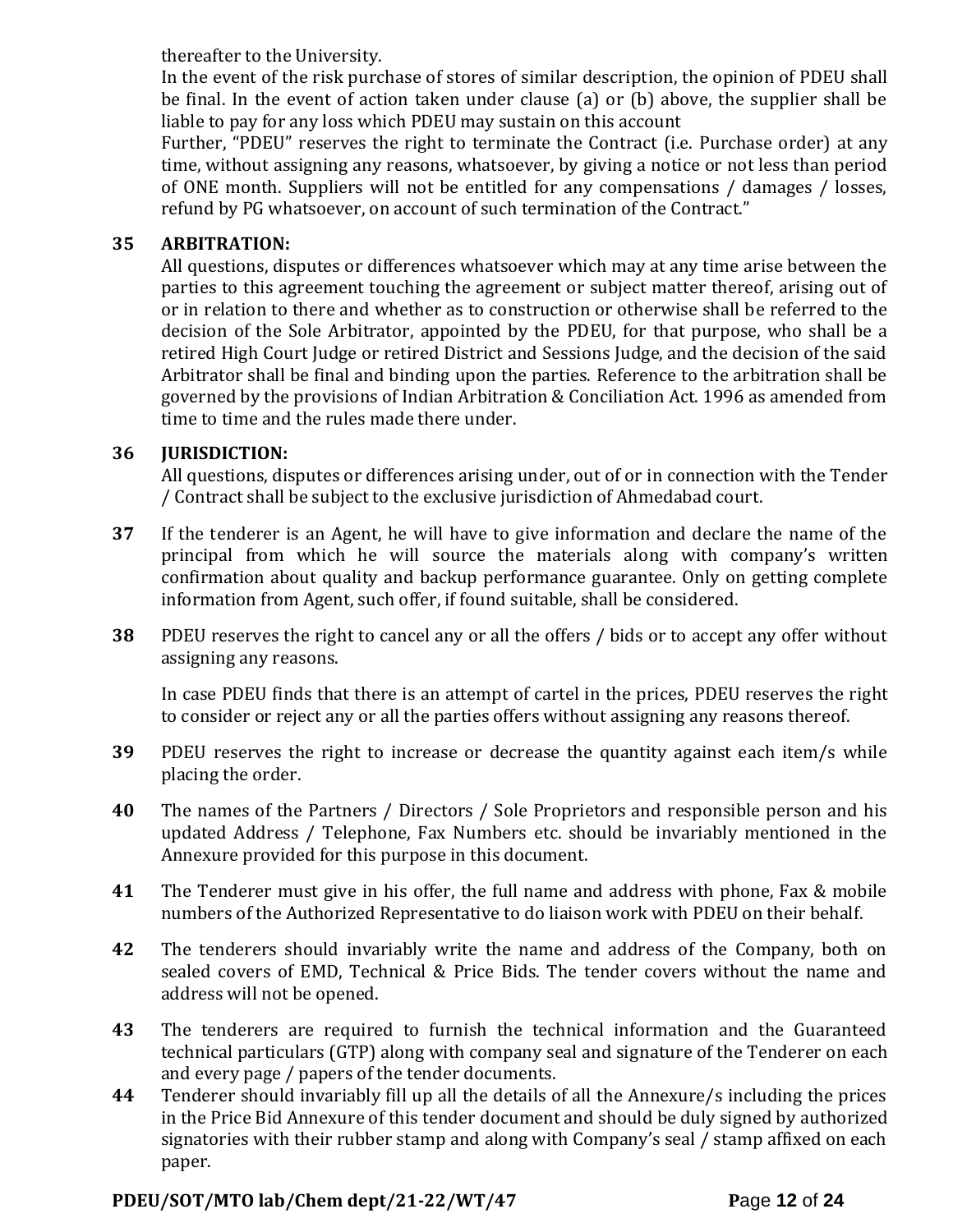- **45** If the Tenderer fails to pay the Security Deposit or defaults in execution of the orders placed or if PDEU suffers any financial loss due to this, then PDEU will be at liberty to adjust the amount from other orders of the same firm or by encashing the Bank Guarantee.
- **46** All the tenderers must ensure that all the relevant documents / papers submitted with the tender should be serially numbered, properly bounded / tied together and properly documented.
- **47** All the above points should be complied by the Tenderers. If not, tenders are likely to be ignored without making any further reference.

**--------------------×--------------------------×-------------------------×------------------------×-------------**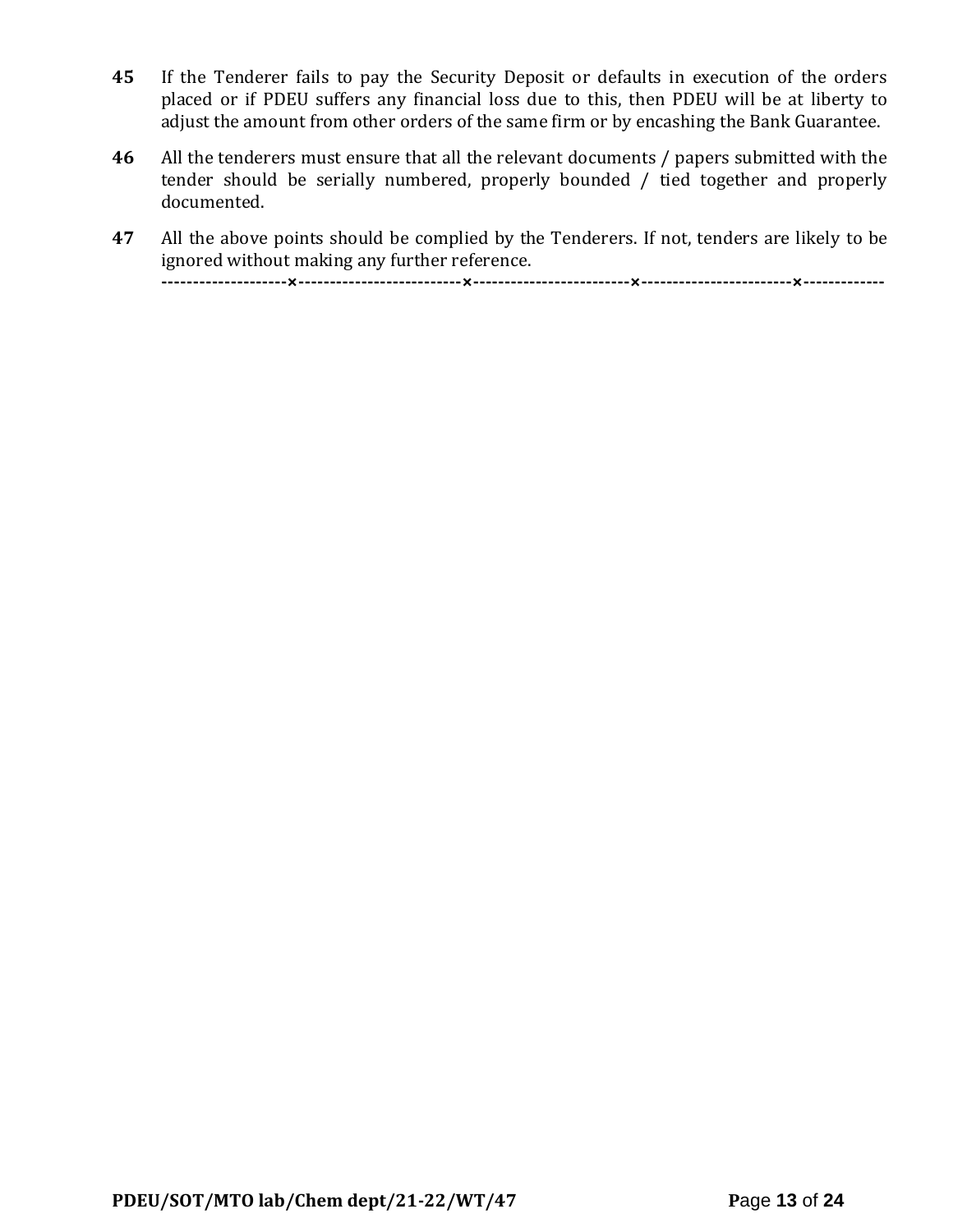#### **E. M. D. BANK GUARANTEE FORMAT**

**FOR TENDER NO. PDEU / \_\_\_\_\_\_\_\_\_\_\_\_\_\_\_\_\_\_\_\_\_\_\_\_\_\_\_\_\_\_\_\_ \_**

### **APPENDIX – I (BANK GUARANTEE ON NON-JUDICIAL STAMP PAPER OF Rs.100/-)**

Messer's WHEREAS \_\_\_\_\_\_\_\_\_\_\_\_\_\_\_\_\_\_\_\_\_\_\_\_\_\_\_\_\_\_\_\_\_\_\_\_\_\_\_\_\_\_(Name & Address of the Firm) having their registered office at \_\_\_\_\_\_\_\_\_\_\_\_\_\_\_\_\_\_\_\_\_\_\_\_\_\_\_\_\_\_\_\_\_\_\_\_\_ (Address of the firms Registered office) (Hereinafter called the 'Tenderer') wish to participate in the tender No. \_\_\_\_\_\_\_\_\_\_\_\_\_\_\_ for \_\_\_\_\_\_\_\_\_\_\_\_\_\_\_\_\_\_\_\_\_\_\_\_\_\_\_\_\_ of (Supply/Erection/Supply & Erection Work) (Name of the material/equipment/Work) for **Every Manual PANDIT DEENDAYAL ENERGY** UNIVERSITY and WHEREAS a Bank Guarantee for (Hereinafter called the "Beneficiary") Rs. \_\_\_\_\_\_\_\_\_\_\_(Amount of EMD) valid till \_\_\_\_\_\_(Mention here date of validity of this guarantee which will be **4 (FOUR)** months beyond initial validity of Tender's offer) is required to **be submitted by the tenderer along with the tender.**

We,

 (Name of the Bank and address of the Branch giving the Bank Guarantee) having our registered office at \_\_\_\_\_\_\_\_\_\_\_\_\_\_\_\_\_\_\_\_\_\_(Address of Bank's registered office) hereby give this Bank Guarantee No.\_\_\_\_\_\_\_\_\_\_\_\_\_\_\_\_ dated \_\_\_\_\_\_\_\_\_ and hereby agree unequivocally and Unconditionally to pay within 48 hours on demand in writing from the PANDIT DEENDAYAL ENERGY UNIVERSITY or any officer authorized by it in this behalf any amount not exceeding Rs. (Amount of E.M.D.), (Rupees \_\_\_\_\_\_\_\_\_\_\_\_\_\_\_\_\_(In words) to the said PANDIT DEENDAYAL ENERGY UNIVERSITY on behalf of the Tenderer.

We\_\_\_\_\_\_\_\_\_\_\_\_\_\_\_\_\_\_\_\_\_\_\_\_\_\_\_\_\_\_\_\_\_(Name of the Bank) also agree that withdrawal of the tender or part thereof by the tenderer within its validity or Non submission of Security Deposit by the Tenderer within one month from the date tender or a part thereof has been accepted by the PANDIT DEENDAYAL ENERGY UNIVERSITY would constitute a default on the part of the Tenderer and that this Bank Guarantee is liable to be invoked and encashed within its validity by the Beneficiary in case of any occurrence of a default on the part of the Tenderer and that the encashed amount is liable to be forfeited by the Beneficiary.

This agreement shall be valid and binding on this Bank upto and inclusive of (Mention here the date of validity of Bank) and shall not be terminable by notice or by Guarantee) change in the constitution of the Bank or the firm of Tenderer Or by any reason whatsoever and our liability hereunder shall not be impaired or discharged by any extension of time or variations or alternations made, given, conceded with or without our knowledge or consent by or between the tenderer and the PDEU.

NOT WITH STANDING anything contained hereinbefore our liability under this guarantee is restricted to Rs.  $(Amt. of E.M.D.)$  (Rupees \_\_\_\_\_\_\_\_\_\_\_\_\_\_\_\_\_\_\_\_\_\_\_\_\_\_\_\_\_\_\_\_\_\_\_\_\_) (In words). Our Guarantee shall remain in force till\_\_\_\_\_\_\_\_\_(Date of validity of the Guarantee). Place: Date:

Please Mention here Complete Postal Address of the Bank with Branch Code, Telephone and Fax Nos.

### SIGNATURE OF THE BANK'S AUTHORISED SIGNATORY WITH OFFICIAL SEAL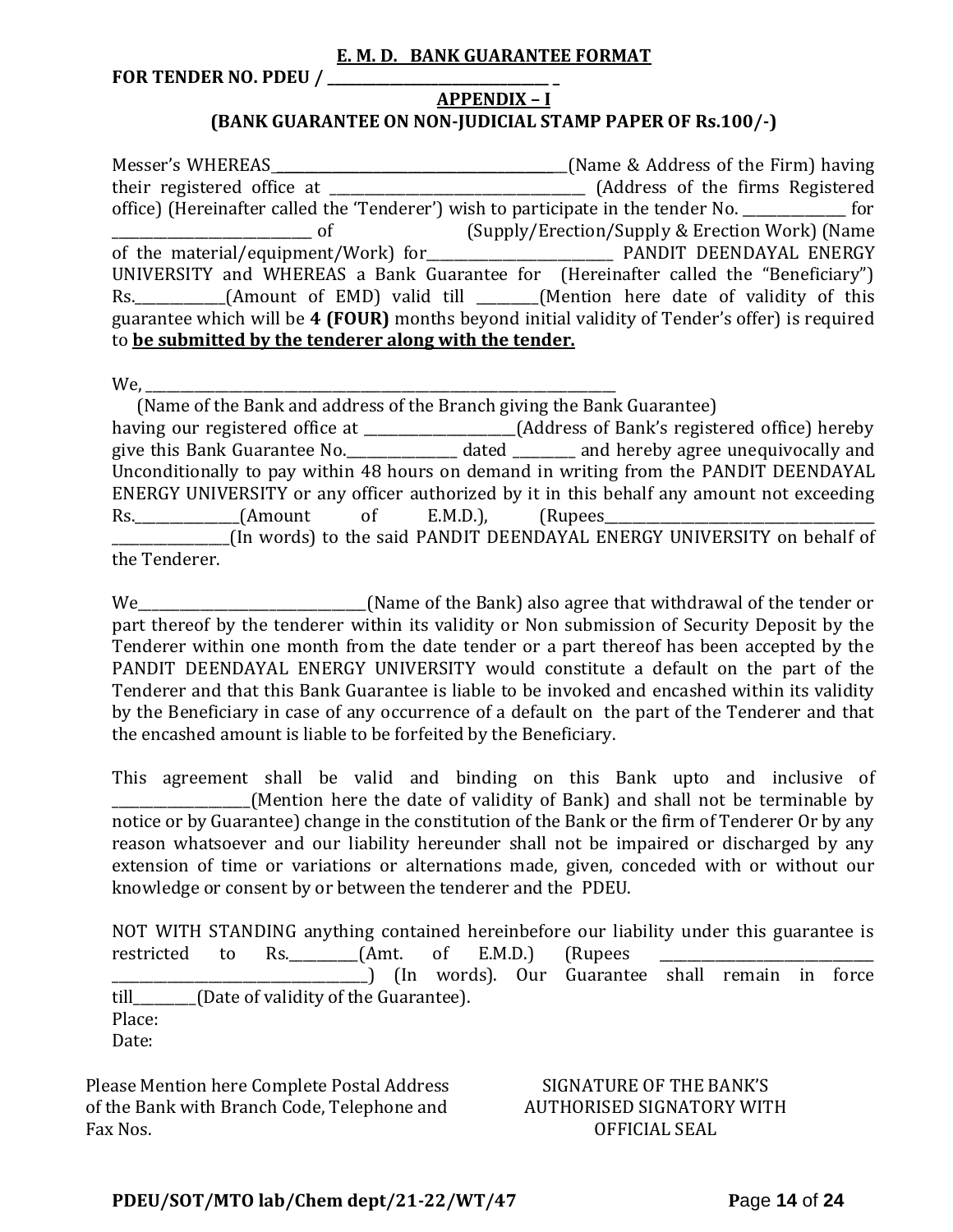#### **ON STAMP PAPER OF RS.100/-**

### **FORM OF BANKER'S UNDERTAKING [For Performance Guarantees (PG) as per clause no.8 of commercial terms and conditions]**

We, Bank of\_\_\_\_\_\_\_\_\_\_\_\_\_\_\_\_\_\_\_\_\_\_\_\_\_\_\_\_\_\_\_\_\_\_\_hereby agree unequivocally and unconditionally to pay within 48 hours on demand in writing from the **PANDIT DEENDAYAL ENERGY UNIVERSITY**. or any Officer authorized by it in this behalf any amount up to and not exceeding Rs. \_\_\_\_\_\_\_\_\_\_\_\_\_\_\_ (in words) Rupees\_\_\_ \_\_\_\_\_\_\_\_\_\_\_\_\_\_\_\_\_\_\_\_\_\_\_\_\_\_\_\_\_\_\_ to the said **PANDIT DEENDAYAL ENERGY UNIVERSITY** on behalf on  $M/s$ . \_\_\_\_\_\_\_\_\_\_\_\_\_\_\_\_\_\_\_\_who have entered into a contract for the supply/works specified below:

P.O. (A/T) No.\_\_\_\_\_\_\_\_\_\_\_\_\_\_\_\_\_\_\_\_\_\_\_\_\_\_dated\_\_\_\_\_\_\_\_\_.

This agreement shall be valid and binding on this Bank upto and inclusive of \_\_\_\_\_\_\_\_\_\_ and shall not be terminable by notice or by change in the constitution of the Bank or the firm of Contractors / Suppliers or by any other reasons whatsoever and our liability hereunder shall not be impaired or discharged by any extension of time or variations or alterations made, given conceded or agreed, with or without our knowledge or consent, by or between parties to the said within written contract.

"NOTWITHSTANDING" anything contained herein before our liability under this guarantee is restricted to Rs.\_\_\_\_\_\_\_\_\_\_\_\_\_\_\_\_\_\_\_\_\_\_\_\_\_

(Rupees\_\_\_\_\_\_\_\_\_\_\_\_\_\_\_\_\_\_\_\_\_\_\_\_\_\_\_\_\_\_\_\_\_\_\_\_\_\_\_\_\_\_\_\_\_ only). Our guarantee shall remain in force until

Place: Date:

 $\mathcal{L}=\mathcal{L}^{\mathcal{L}}$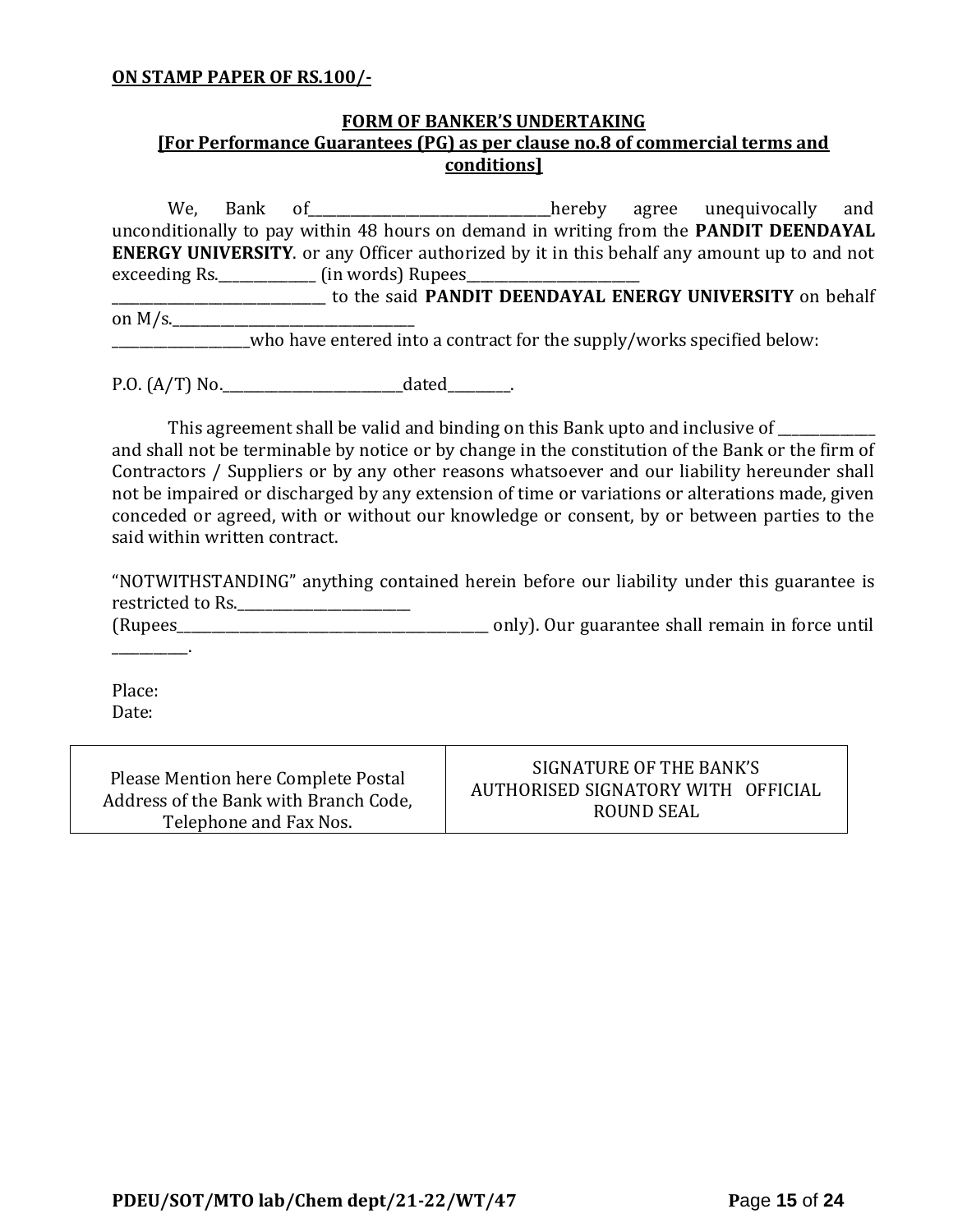### **ANNEXURE – 1**

**I / WE, confirm that following documents are attached with the technical bid of the offer and should be placed as a First page of offer.**

| Sr.<br>N <sub>o</sub> | <b>Details</b>                                                  | <b>Confirmation</b><br>(Tick $\sqrt{$ any one) |
|-----------------------|-----------------------------------------------------------------|------------------------------------------------|
| $\mathbf{1}$          | Firm's details as per "Annexure -2"                             | YES / NO                                       |
| $\mathbf{2}$          | "Annexure-3"                                                    | YES / NO                                       |
| 3                     | Delivery schedule as per "Annexure- 4"                          | YES / NO                                       |
| $\boldsymbol{4}$      | Past experience details as per "Annexure-7"                     | YES / NO                                       |
| 5                     | PDEU technical specification duly signed and with seal of firm. | YES / NO                                       |
| 6                     | Undertaking-"Annexure-5"                                        | YES / NO                                       |
| $\overline{7}$        | Technical & Commercial Deviation- "Annexure-6"                  | YES / NO                                       |
| 8                     | Experience Certificate-"Annexure-7"                             | YES / NO                                       |
| 9                     | Conformation of Tender Condition-"Annexure-8"                   | YES / NO                                       |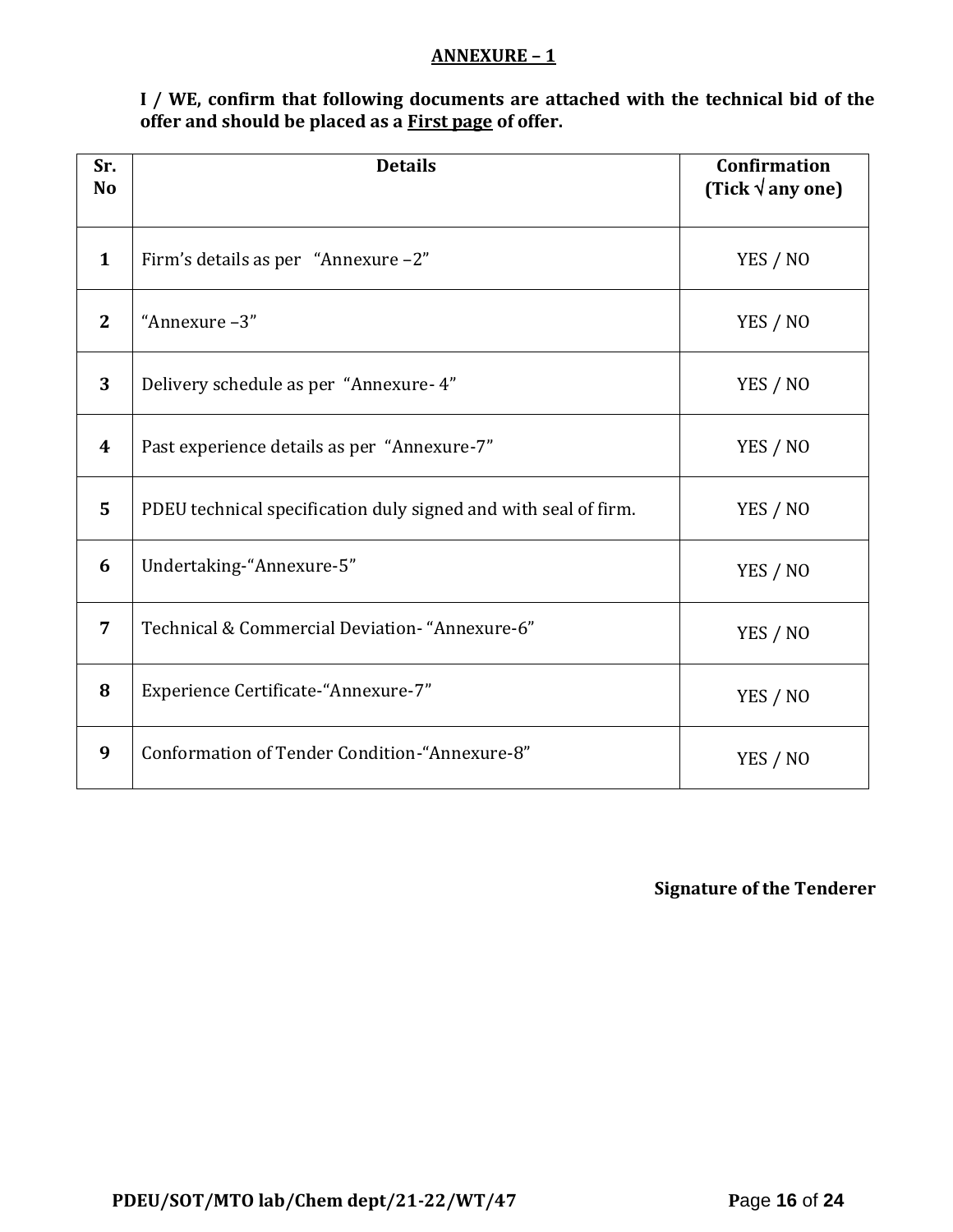### **ANNEXURE - 2 DETAILS OF THE FIRM**

### **Tenderer shall provide all the details in this form and shall be placed as a Second Page of the bid.**

| <b>Supplier Name</b>                                                                                      |                      |                                |                      |                                  |
|-----------------------------------------------------------------------------------------------------------|----------------------|--------------------------------|----------------------|----------------------------------|
| Within Gujarat / Outside Gujarat                                                                          |                      |                                |                      |                                  |
| Pvt. Firm / Public Ltd. / State Govt. Under<br>taking / Central Govt. undertaking<br>GST No. and GST Date |                      | (Indicate the relevant status) |                      |                                  |
| CST No. and CST Date                                                                                      |                      |                                |                      |                                  |
| <b>Excise No. and Excise Date</b>                                                                         |                      |                                |                      |                                  |
| Financial Turnover for Past 3 Years (Rupees<br>in Lacs (10 <sup>5</sup> )                                 |                      | 1st Year                       | 2 <sup>nd</sup> Year | 3rd Year                         |
| Custom No. and Date (If applicable)                                                                       |                      |                                |                      |                                  |
| Address of                                                                                                | Registered<br>Office | Factory / Works                |                      | <b>Authorized Representative</b> |
| Contact person name                                                                                       |                      |                                |                      |                                  |
| Designation                                                                                               |                      |                                |                      |                                  |
| Address                                                                                                   |                      |                                |                      |                                  |
| City & Pin code                                                                                           |                      |                                |                      |                                  |
| State                                                                                                     |                      |                                |                      |                                  |
| Country                                                                                                   |                      |                                |                      |                                  |
| Phone Nos.(Off.)                                                                                          |                      |                                |                      |                                  |
| Phone Nos.(Res.)                                                                                          |                      |                                |                      |                                  |
| Fax Nos.                                                                                                  |                      |                                |                      |                                  |
| STD Code.                                                                                                 |                      |                                |                      |                                  |
| Mobile No.                                                                                                |                      |                                |                      |                                  |
| Web site address                                                                                          |                      |                                |                      |                                  |
| Email-id                                                                                                  |                      |                                |                      |                                  |
| Specimen signature                                                                                        |                      |                                |                      |                                  |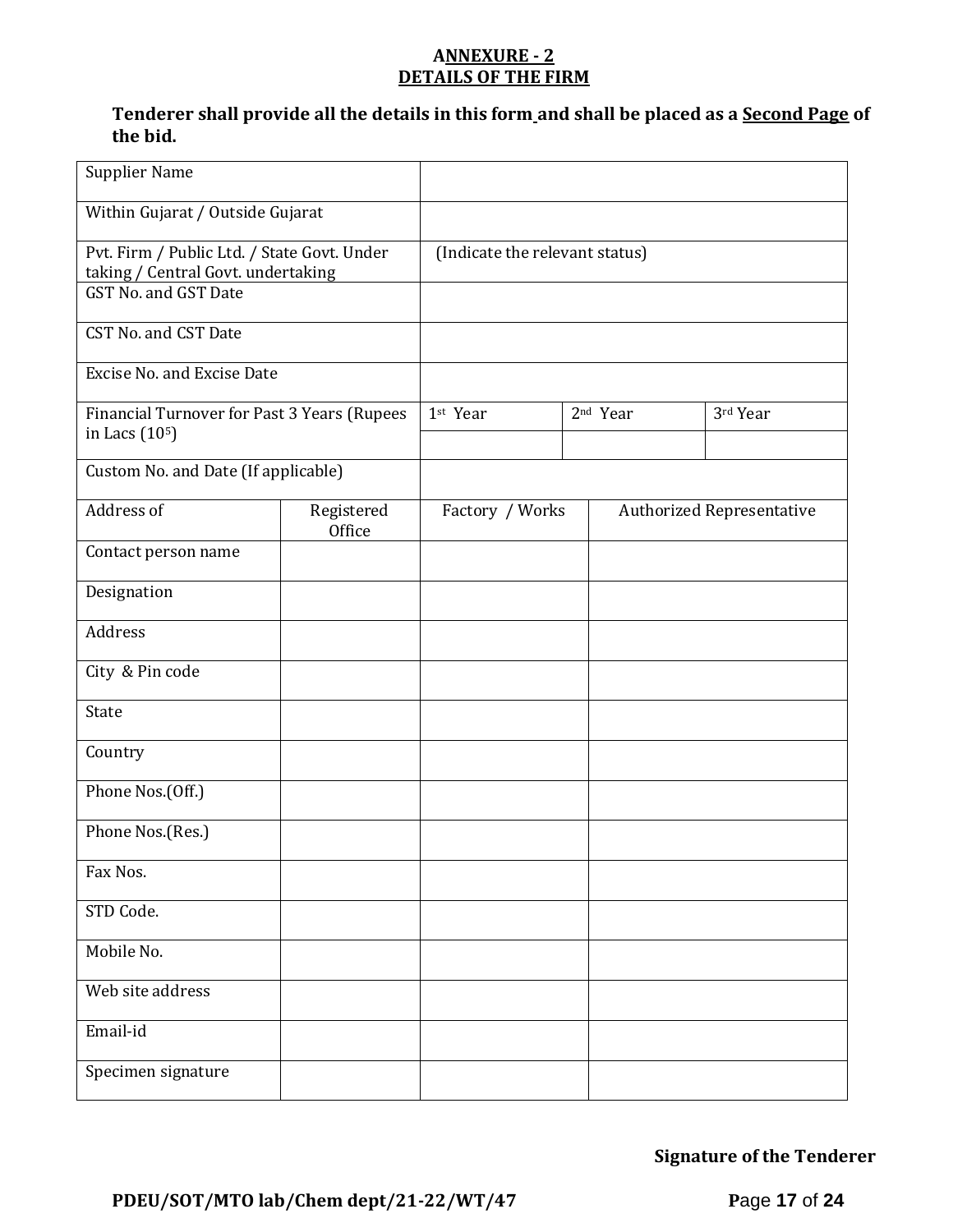### **ANNEXURE-3**

Tenderer shall fill up following details and shall be **Third page** of the Technical Bid

| $\mathbf{1}$   | PRICES: [FIRM ONLY]<br>(Please Specify YES / NO.)                                                                                    |               |
|----------------|--------------------------------------------------------------------------------------------------------------------------------------|---------------|
| 2              | <b>EXCISE DUTY: [SINGLE SLAB ONLY]</b><br>(Please Specify INCUSIVE / EXCLUSIVE /<br>EXEMPTED)                                        | $\frac{0}{0}$ |
| 3              | <b>GST: [IN PERCENTAGE]</b><br>(Please Specify INCUSIVE / EXCLUSIVE /<br>EXEMPTED)<br>Please quote your GST Registration No. & Date. | $\frac{0}{0}$ |
| $\overline{4}$ | <b>PENALTY TERMS AGREED:</b><br>(Please Specify YES / NO.)                                                                           |               |
| 5              | PERFORMANCE GUARANTEE TO COVER EXECUTION<br>PERIOD (SECURITY) TERMS : AGREED: (Cl.no.8)<br>(Please Specify YES / NO.)                |               |
| 6              | PERFORMANCE GUARNTEE TO COVER WARRANTY<br>PERIOD TERMS AGREED: (Wherever<br>applicable): (Please Specify YES / NO.)                  |               |
| 7              | VALIDITY OF THE OFFER AGREED:<br>(Please Specify YES / NO.)                                                                          |               |
| 8              | PAYMENT TERMS AGREED:<br>(Please Specify YES / NO.)                                                                                  |               |
| 9              | ITEMS OFFERED : (Yes/No)                                                                                                             |               |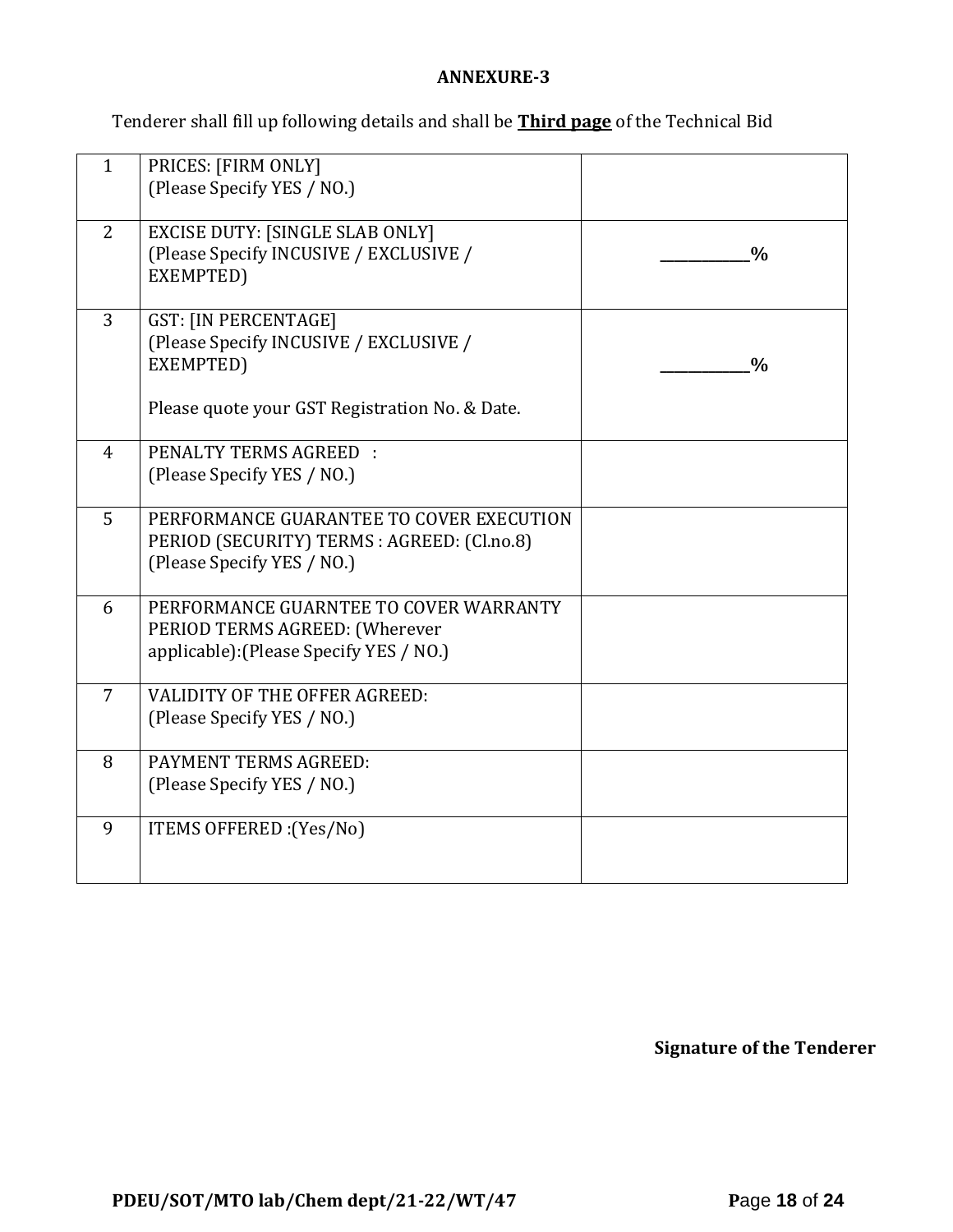### **ANNEXURE – 4**

# **Details of the Items and Qty. offered as a Fourth Page of offer.**

| Sr. | Details of the Items / Equipments | Quantity       | Status:               |  |  |
|-----|-----------------------------------|----------------|-----------------------|--|--|
| No. | <b>Offered</b>                    | <b>Offered</b> | Supplier/Manufacturer |  |  |
|     |                                   |                |                       |  |  |
|     |                                   |                |                       |  |  |
|     |                                   |                |                       |  |  |
|     |                                   |                |                       |  |  |
|     |                                   |                |                       |  |  |
|     |                                   |                |                       |  |  |
|     |                                   |                |                       |  |  |
|     |                                   |                |                       |  |  |
|     |                                   |                |                       |  |  |
|     |                                   |                |                       |  |  |
|     |                                   |                |                       |  |  |
|     |                                   |                |                       |  |  |
|     |                                   |                |                       |  |  |
|     |                                   |                |                       |  |  |
|     |                                   |                |                       |  |  |
|     |                                   |                |                       |  |  |
|     |                                   |                |                       |  |  |
|     |                                   |                |                       |  |  |
|     |                                   |                |                       |  |  |
|     |                                   |                |                       |  |  |
|     |                                   |                |                       |  |  |
|     |                                   |                |                       |  |  |
|     |                                   |                |                       |  |  |
|     |                                   |                |                       |  |  |
|     |                                   |                |                       |  |  |
|     |                                   |                |                       |  |  |
|     |                                   |                |                       |  |  |
|     |                                   |                |                       |  |  |
|     |                                   |                |                       |  |  |
|     |                                   |                |                       |  |  |
|     |                                   |                |                       |  |  |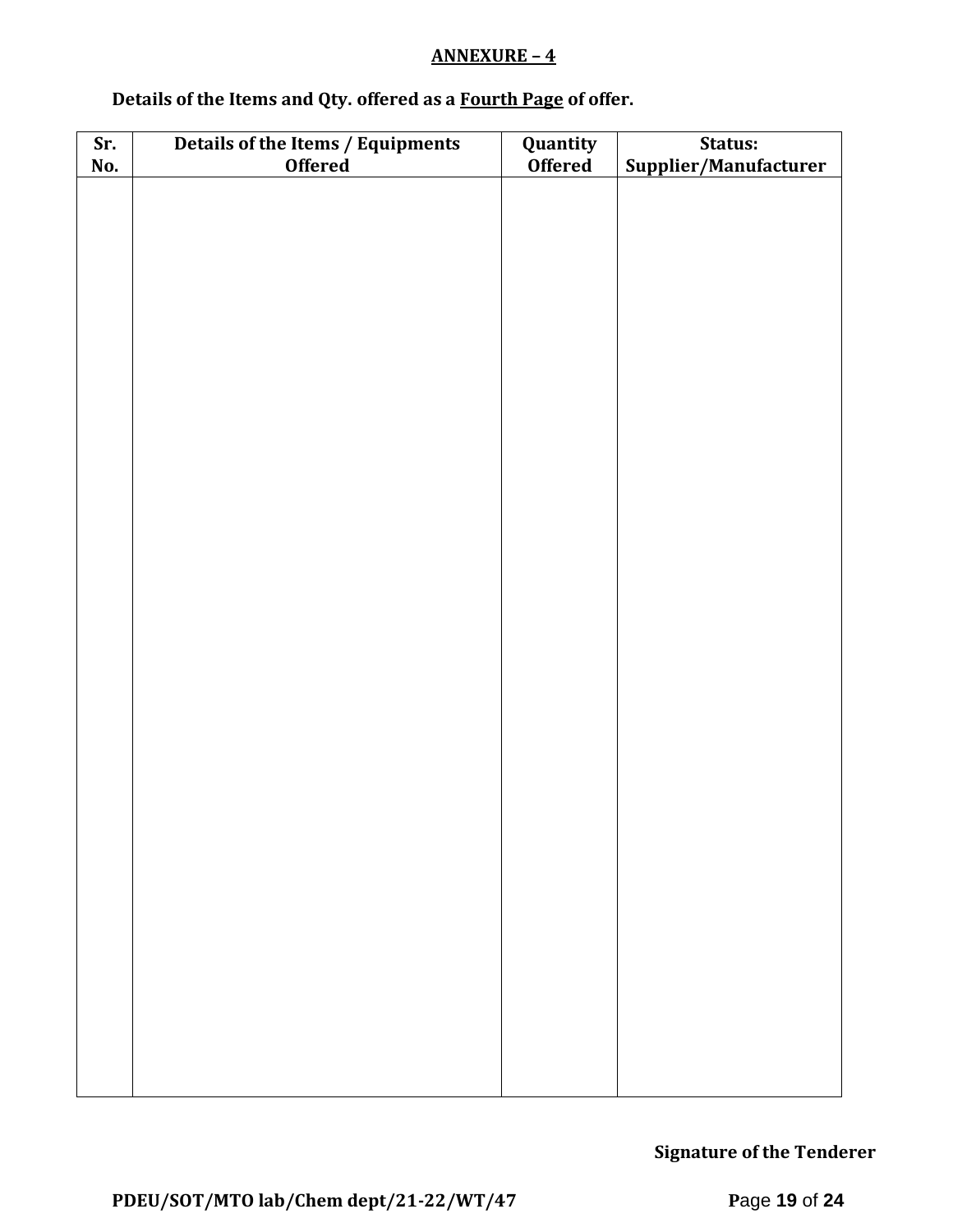### **ANNEXURE – 5**

### **(UNDERTAKING IN REGARD TO STOP DEAL / BLACK LIST THEREOF) and should be placed as a Fifth page of offer**.

**Sub: Undertaking in regard to Stop Deal / Black List Thereof.**

**Ref: Tender No. PDEU / \_\_\_\_\_\_\_\_\_\_\_\_\_\_\_\_\_\_\_\_\_\_\_\_.** …….

All bidders will have to furnish the following undertaking duly filled in, signed and stamped for each quoted item of the tender along with the Technical Bid.

-----------------------------------------------------------------------------------------

| $I$ / We                    |                                                 |
|-----------------------------|-------------------------------------------------|
| Authorized signatory of M/S | here by certify that $M/S$                      |
|                             | is not stop deal / black listed by PDEU for the |
| tendered item.              |                                                 |

Seal of the Firm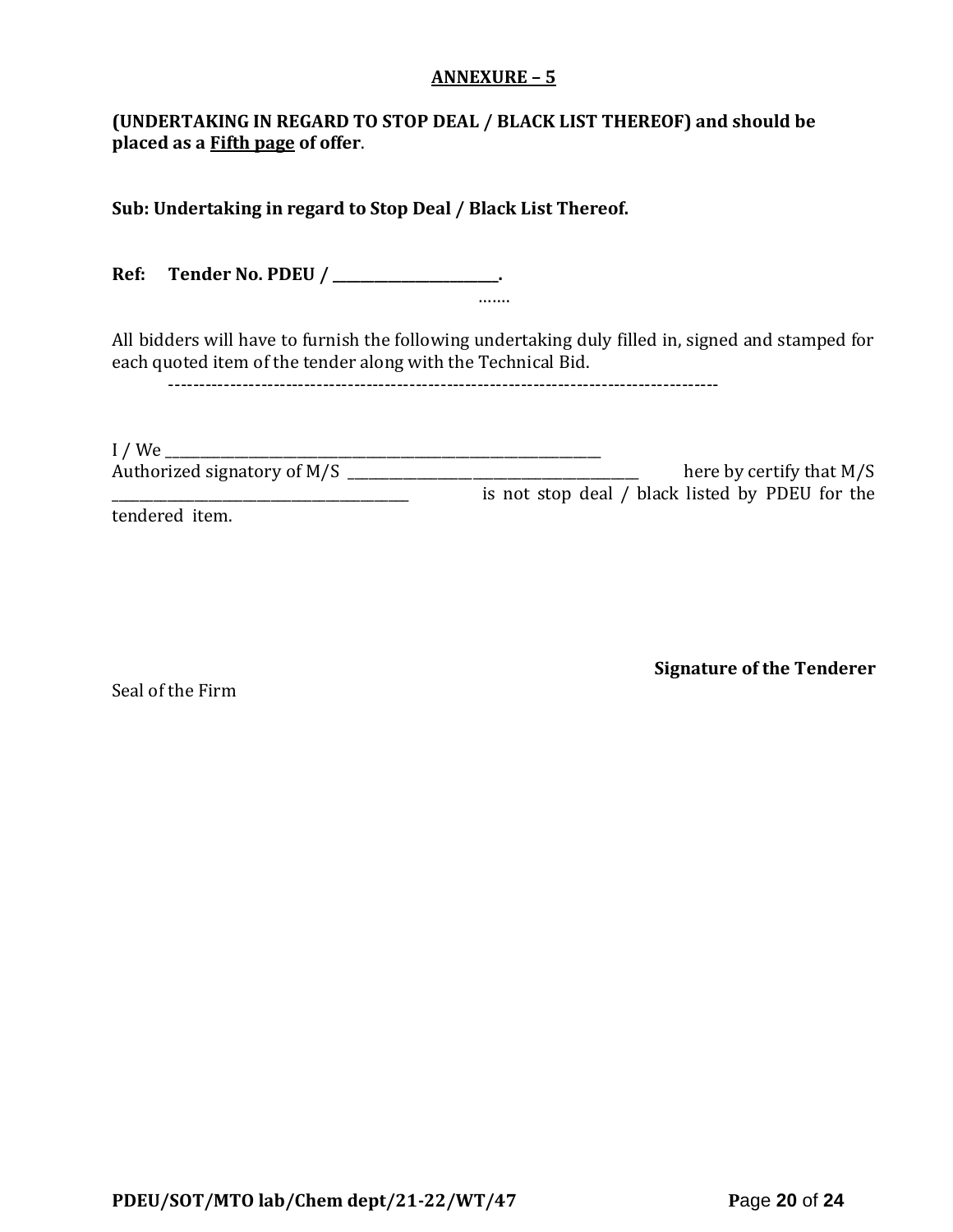#### **ANNEXURE – 6 TECHNICAL AND COMMERCIAL DEVIATIONS IF ANY TO BE FURNISHED IN THIS ANNEXURE ONLY AND TO BE SUBMITTED WITH TECHNICAL BID.**

We confirm that the product offered under this tender complies with all the Technical Specifications, except the deviations mentioned above. We also confirm that there are no commercial deviations other than mentioned above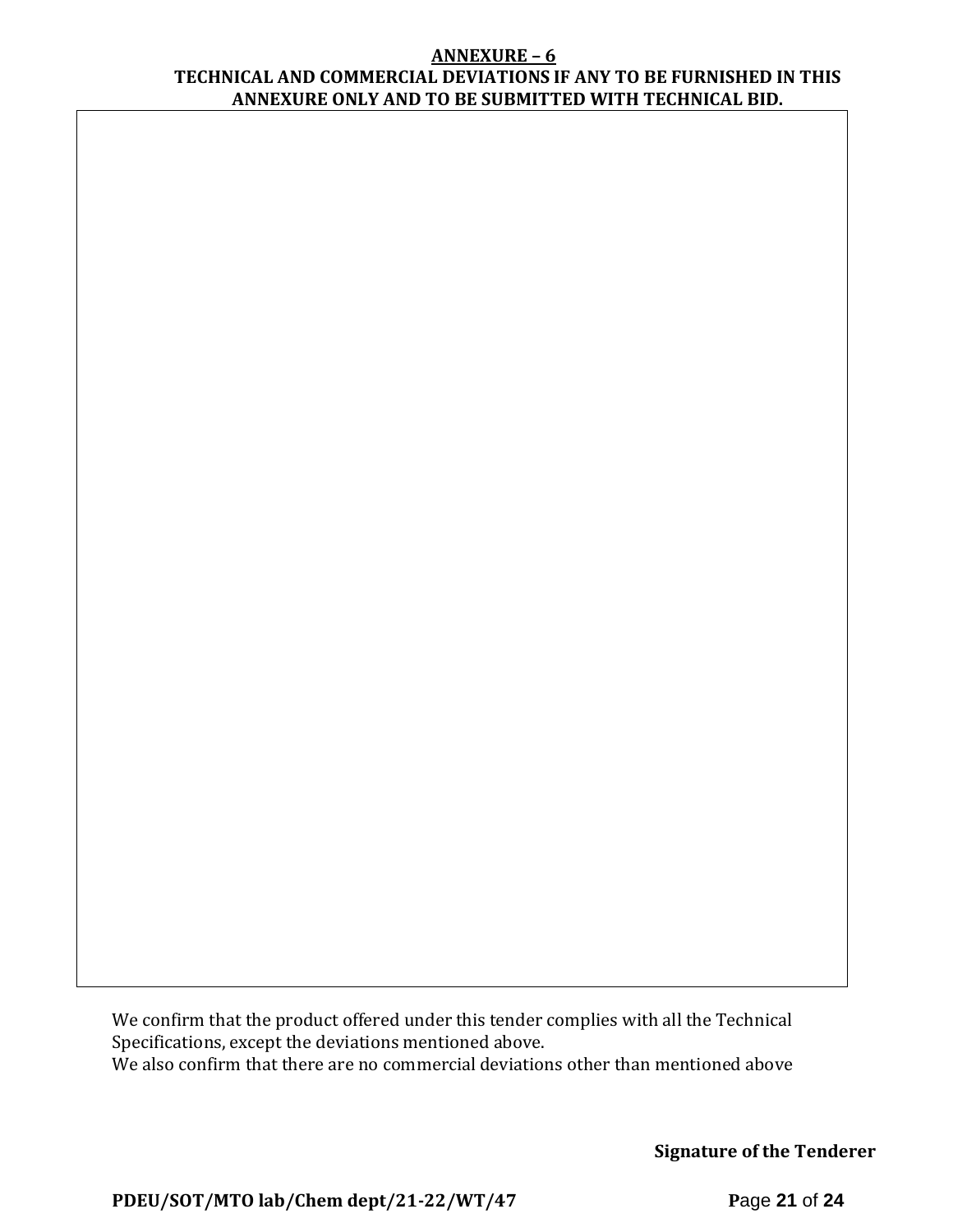### **ANNEXURE- 7**

#### **DETAILS OF THE EXPERIENCE FOR SUPPLY OF SIMILAR TYPE OF ITEMS IN LAST THREE YEARS FROM THE DUE DATE OF TENDER:**

| Sr.<br><b>No</b> | <b>ITEMS</b><br><b>SUPPLIED TO</b> | <b>ORDER</b><br><b>REFERENCE</b><br><b>No. &amp; DATE</b> | <b>ITEMS</b> | Qty. | <b>ORDER</b><br><b>FULLY</b><br><b>EXECUTED.</b><br>YES/NO | <b>STATUS, IF</b><br><b>ORDER UNDER</b><br><b>EXECUTION</b> | <b>REMARKS</b> |
|------------------|------------------------------------|-----------------------------------------------------------|--------------|------|------------------------------------------------------------|-------------------------------------------------------------|----------------|
| 1)               |                                    |                                                           |              |      |                                                            |                                                             |                |
| 2)               |                                    |                                                           |              |      |                                                            |                                                             |                |
| 3)               |                                    |                                                           |              |      |                                                            |                                                             |                |
| 4)               |                                    |                                                           |              |      |                                                            |                                                             |                |
| 5)               |                                    |                                                           |              |      |                                                            |                                                             |                |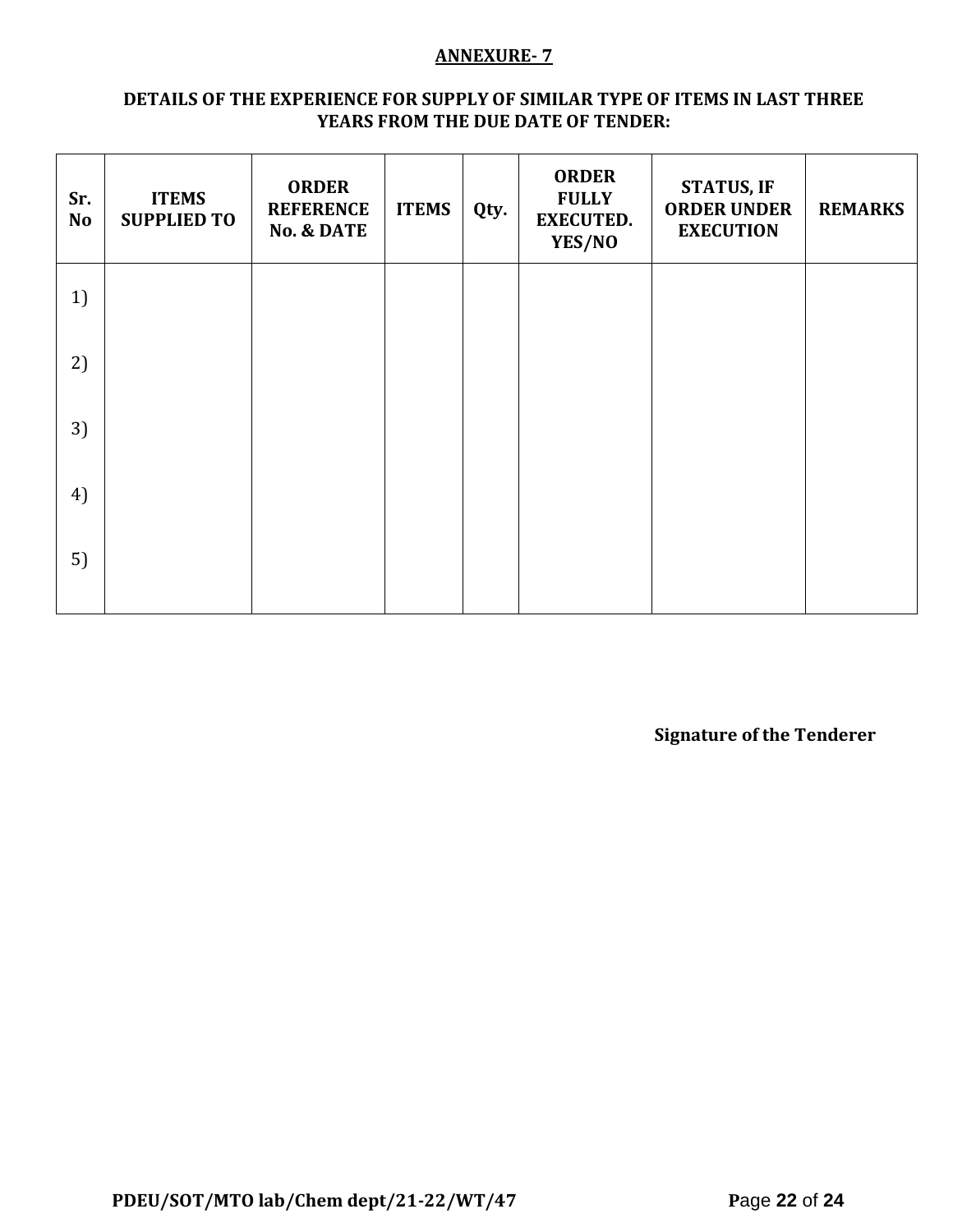### **ANNEXURE – 8**

Subject: Supply of \_\_\_\_\_\_\_\_\_\_\_\_\_\_\_\_\_\_\_\_\_\_\_\_\_\_\_\_\_\_\_\_\_\_\_\_\_\_

Reference: Tender enquiry No. PDEU/ / Due on date: / / 200.

In connection with the above subject and reference I/ We confirm the following:

- 1. I / We, the undersigned have read and examined the Tender Specifications and commercial terms and conditions of tender under reference.
- 2. I / We, declare that our Technical Bid is strictly in line with the Tender specifications (except the deviations shown in Annexure No.7.
- 3. Further, I / We also agree that additional conditions / deviations, if any, found in the Commercial terms & conditions (except mentioned in the Annexure-7), our offer shall be outrightly rejected without assigning any reason thereof.

Seal of the Firm **Signature of the Authorised Representatives of the firm**

Date:

Name:

Status:

Name of the Tendering Firm / Agency: